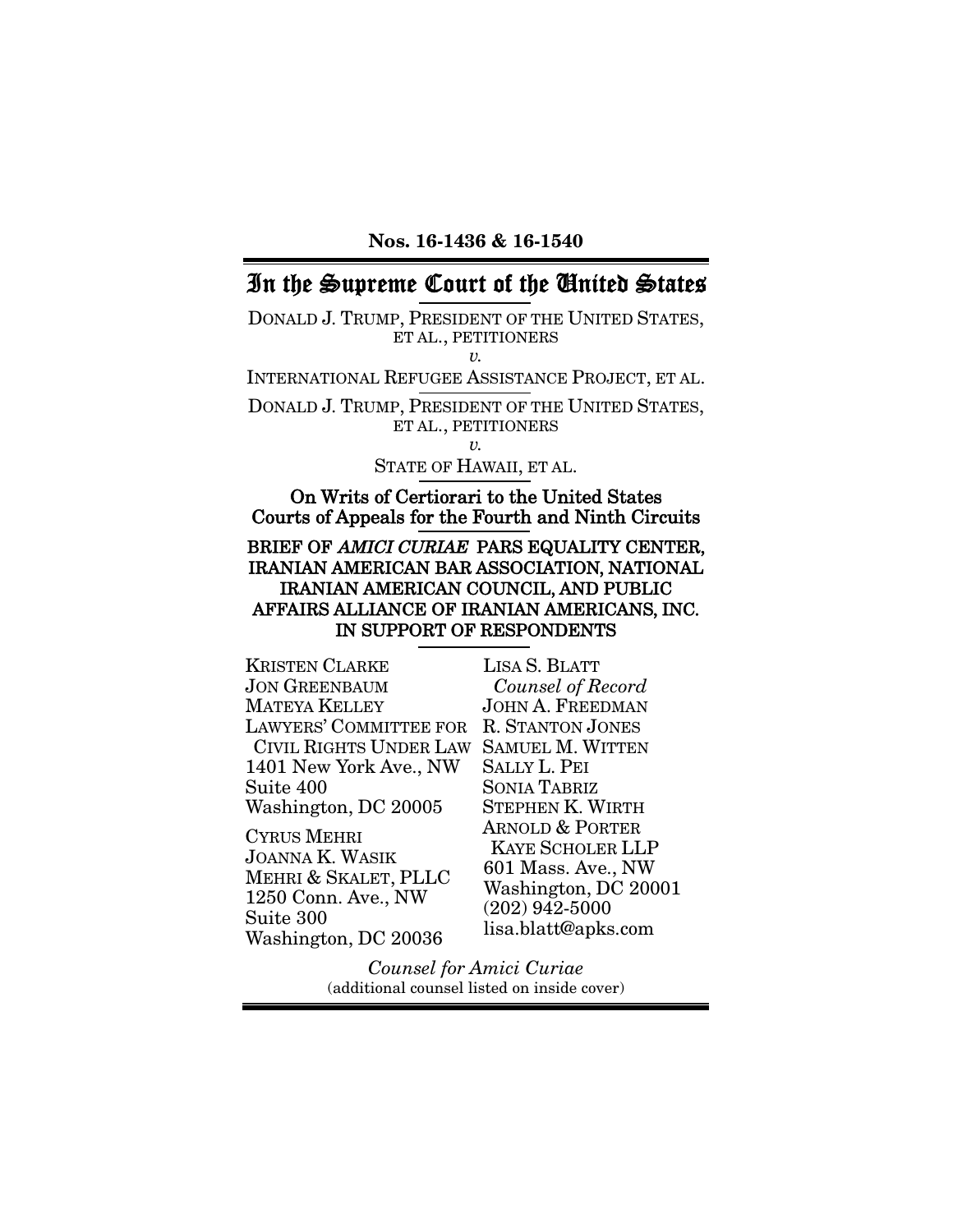CHRISTOPHER M. ODELL ARNOLD & PORTER KAYE SCHOLER LLP 700 Louisiana Street Suite 1600 Houston, TX 77002 (713) 576-2400

ADRIENNE D. BOYD ARNOLD & PORTER KAYE SCHOLER LLP 370 Seventeenth Street Suite 4400 Denver, CO 80202 (303) 863-1000

DAVID P. GERSCH NANCY L. PERKINS ALLISON B. RUMSEY RONALD A. SCHECHTER ROBERT N. WEINER ARNOLD & PORTER KAYE SCHOLER LLP 601 Mass. Ave, NW Washington, DC 20001

SUSAN S. HU ARNOLD & PORTER KAYE SCHOLER LLP 250 West 55th Street New York, NY 10019 (212) 836-8000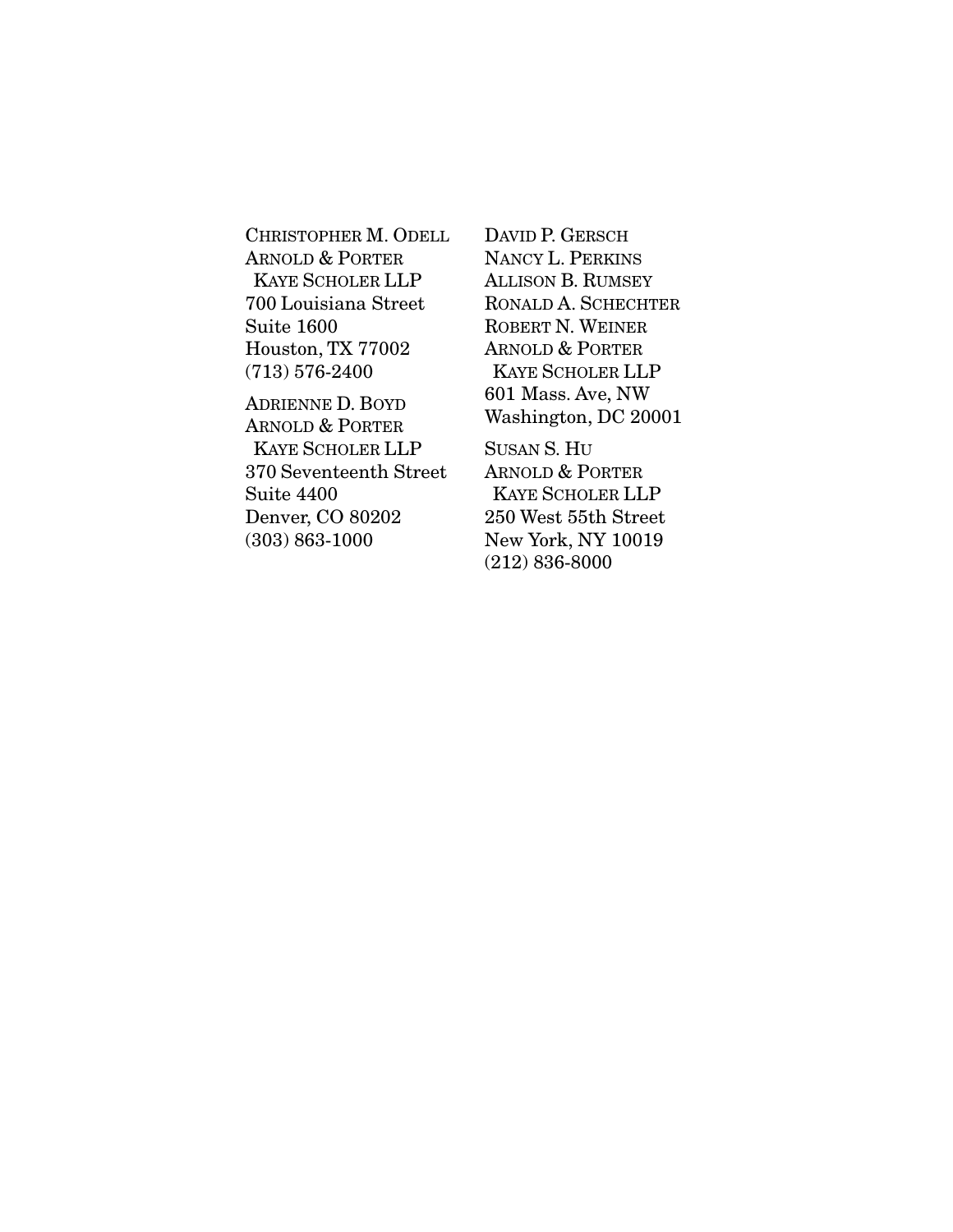# TABLE OF CONTENTS

| Page                                    |
|-----------------------------------------|
|                                         |
|                                         |
| INTRODUCTION AND SUMMARY OF             |
|                                         |
|                                         |
|                                         |
| II. The Travel Ban Imperils Individuals |
|                                         |
|                                         |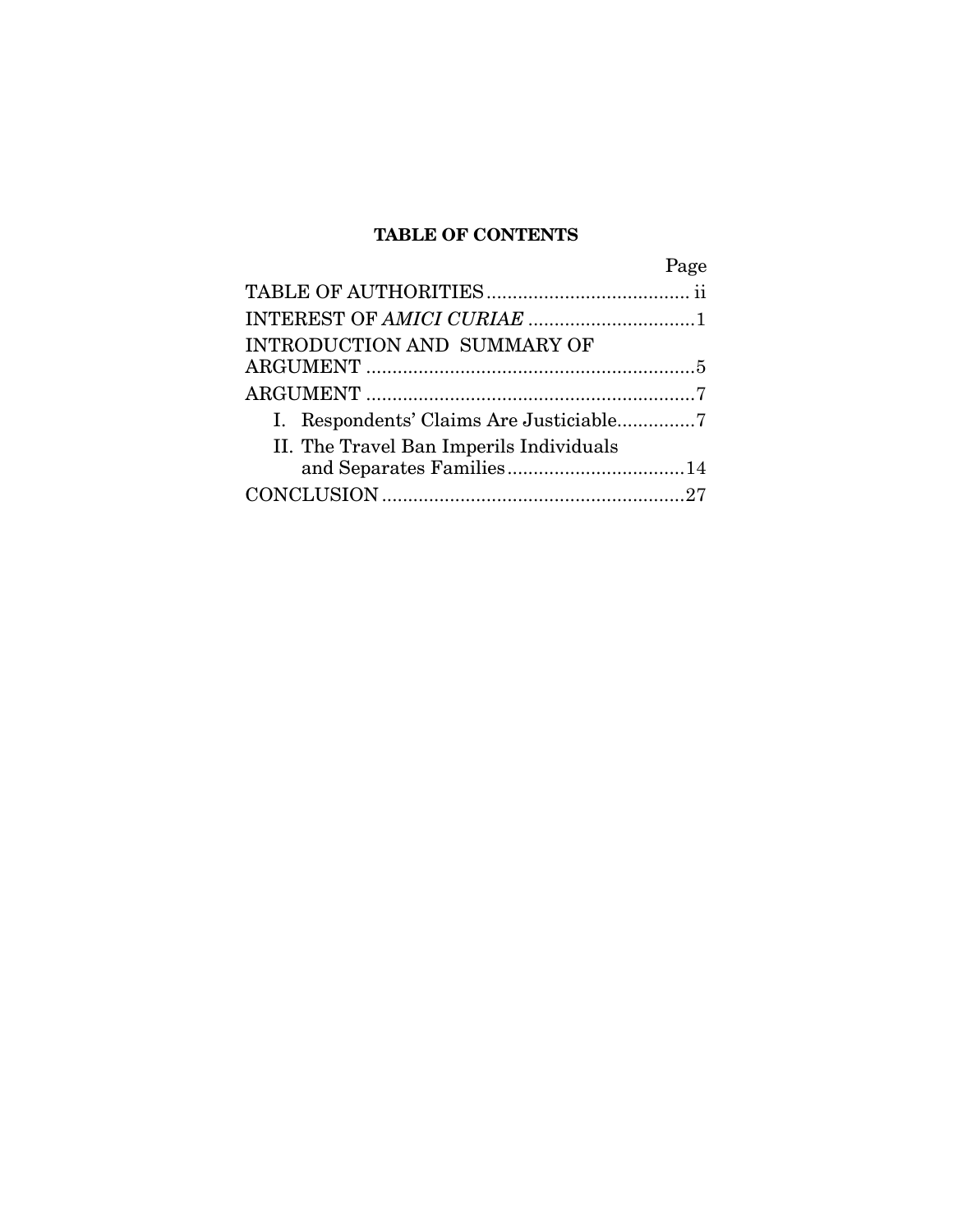# TABLE OF AUTHORITIES

| Cases                                         | Page |
|-----------------------------------------------|------|
| Arlington Heights v. Metro. Hous. Dev. Corp., |      |
| Havens Realty Corp. v. Coleman,               |      |
| Kleindienst v. Mandel,                        |      |
| Romer v. Evans,                               |      |

## **Statutes**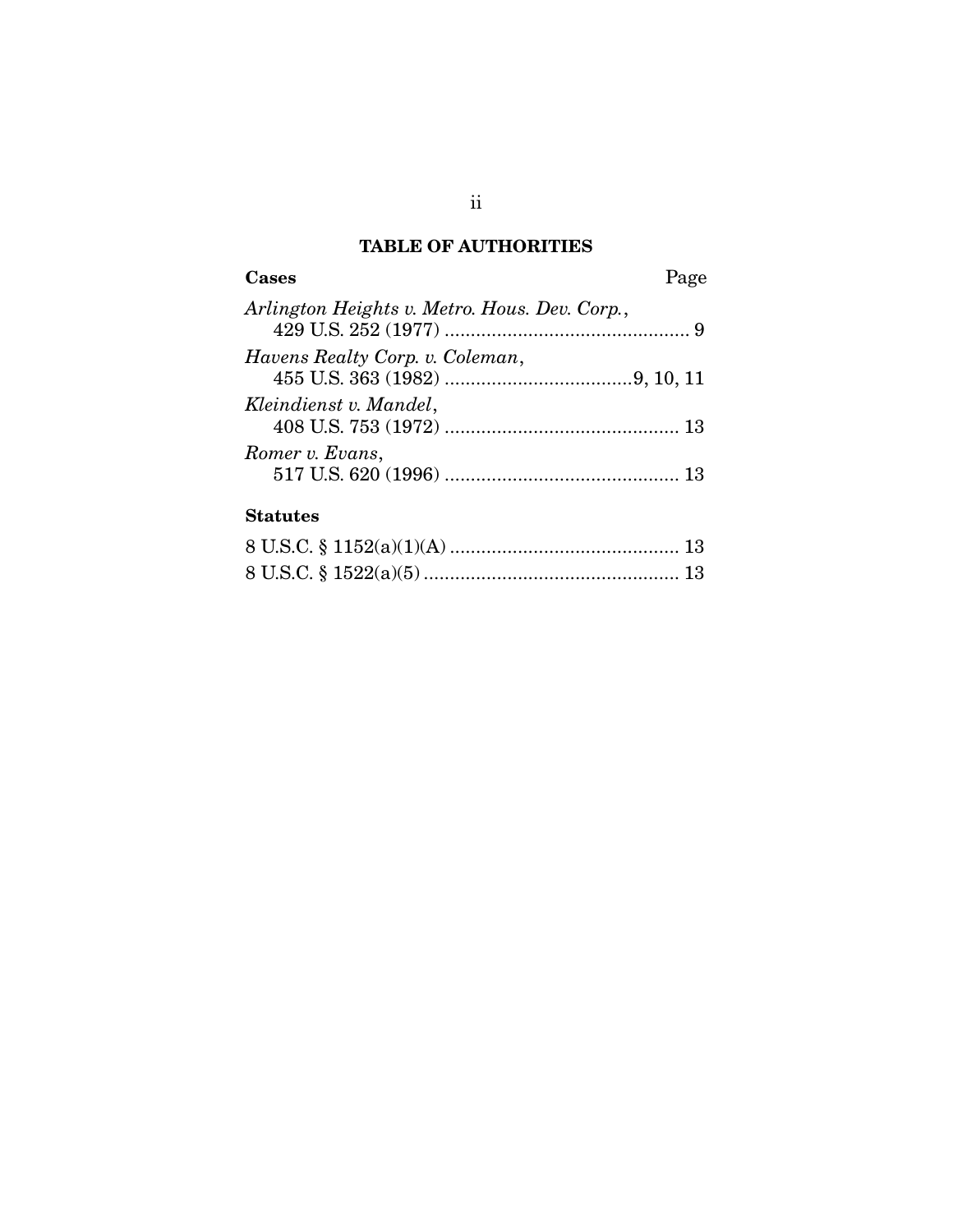# INTEREST OF *AMICI CURIAE*<sup>1</sup>

### Identity of *Amici Curiae*

Pars Equality Center (Pars) is a nonprofit organization dedicated to helping all members of the Iranian-American community to realize their full potential as informed, self-reliant, and responsible members of American society. Pars believes that learning and teaching the rights and responsibilities of citizenship in a democracy, as well as the rules and rewards of entrepreneurship, are necessary ingredients for success, and the organization achieves its mission primarily by providing extensive social and legal services. Pars's Persian-speaking staff advocates for families and individuals in need, with a strong focus on refugees, asylees, and those newcomers to the United States living in poverty.

The Iranian American Bar Association (IABA) is an independent, apolitical  $501(c)(6)$  nonprofit professional association of attorneys, judges, and law students. It seeks to educate the Iranian-American community in the United States about legal issues of interest, advance the legal rights of the community, and ensure that government officials and the public at large are fully and accurately informed on legal matters of concern to the Iranian-American community. IABA also seeks to foster and promote the achievements of Iranian-American lawyers and other legal professionals. IABA has over 1500 members, and chapters in the District of Columbia, Dallas, Los

<sup>&</sup>lt;sup>1</sup> No counsel for a party authored this brief in whole or in part. No one other than *amici curiae*, their members, or *amici*'s counsel made a monetary contribution intended to fund the preparation or submission of this brief. The parties have consented to the filing of this brief, and copies of the letters of consent are on file with the Clerk's Office.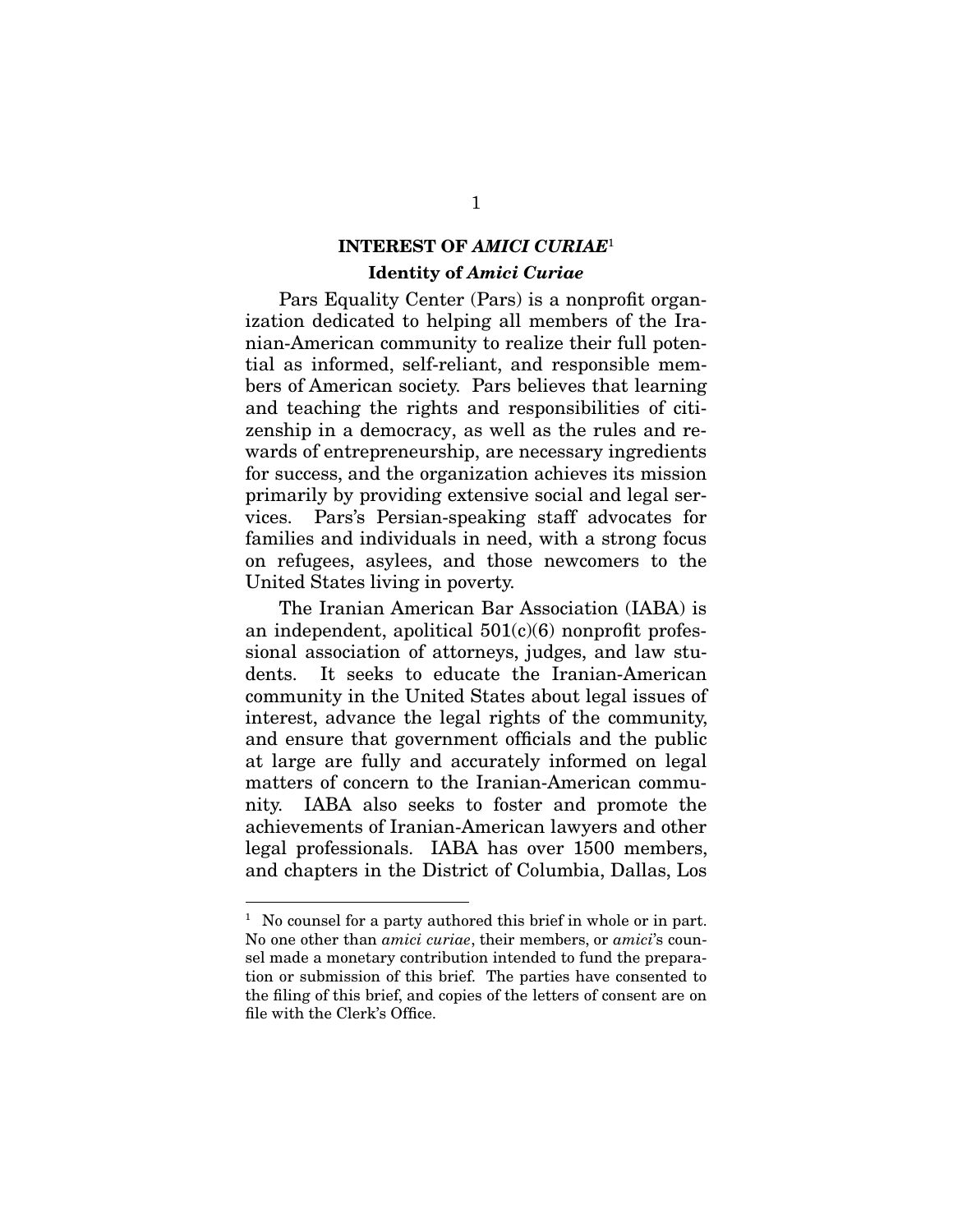Angeles, New York, Northern California, Orange County, Phoenix, and San Diego.

The National Iranian American Council (NIAC) is a nonpartisan, nonprofit  $501(c)(3)$  organization based in Washington, D.C. NIAC also has a sister organization, NIAC Action, which operates under 26 U.S.C.  $\S 501(c)(4)$ . NIAC seeks to strengthen the voice of Iranian Americans by promoting greater understanding between the Iranian and American people, and seeks to advance the interests of the Iranian-American community on civic, cultural, and political issues. NIAC defends Iranian-American interests against corporate and media bias, discrimination, and government neglect, and monitors and shapes national legislation affecting Iranian Americans. NIAC's constituents number in the tens of thousands, comprised mostly of those of Iranian heritage.

Public Affairs Alliance of Iranian Americans, Inc. (PAAIA) is a nonprofit, nonpartisan organization based in Washington, D.C., that includes  $501(c)(3)$ and  $(c)(4)$  components. PAAIA, Inc. is a  $501(c)(4)$  bipartisan, non-sectarian, national membership organization with an affiliated  $501(c)(3)$  organization, IA-100, Inc. PAAIA serves the interests of Iranian Americans and represents the Iranian-American community before U.S. policymakers and the American public at large. PAAIA works to foster greater understanding between the people of Iran and the United States, expand opportunities for the active participation of Iranian Americans in the democratic process at all levels of government and in the public debate, and provide opportunities for advancement for the next generation of Iranian Americans.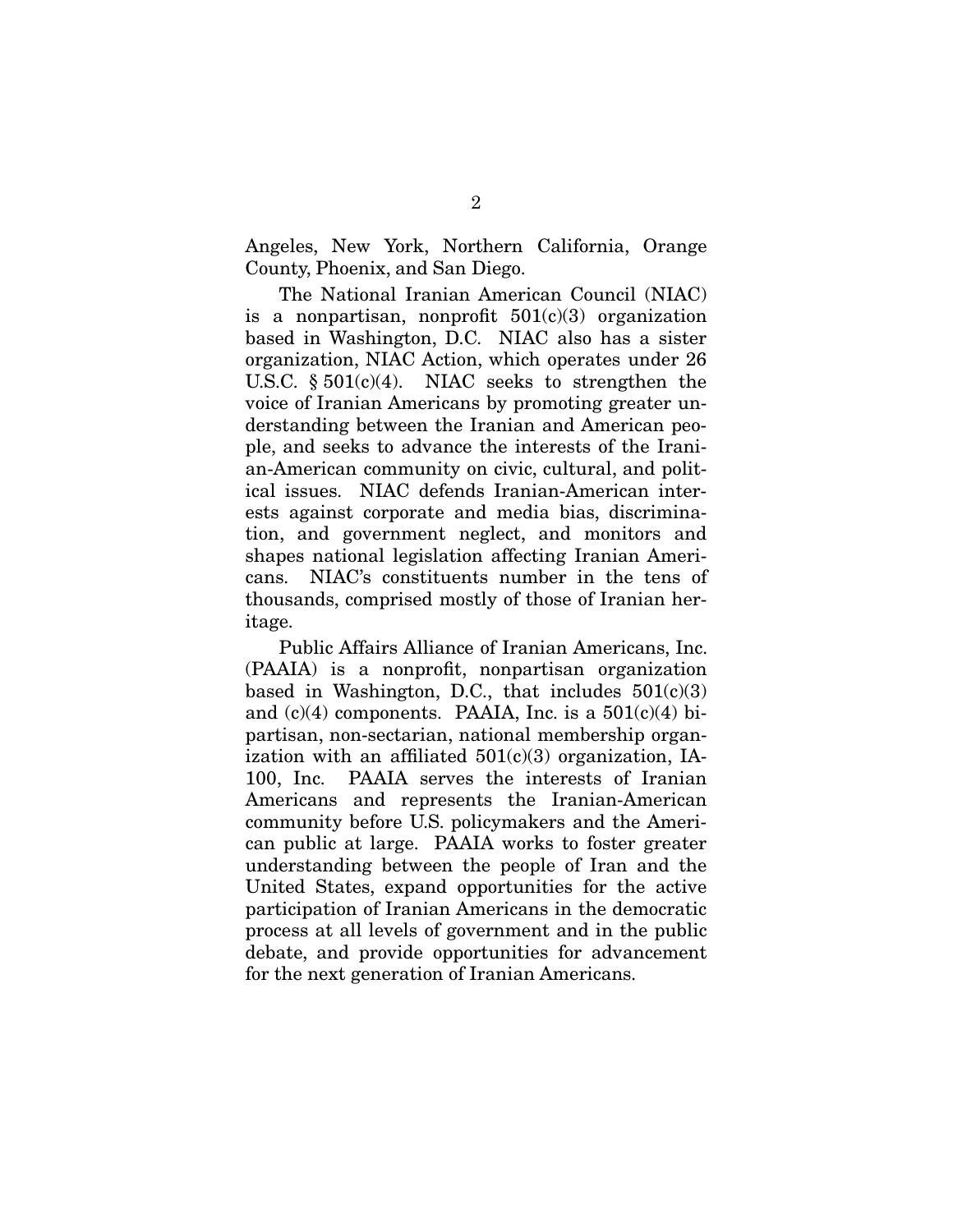#### Interest of *Amici Curiae*

The discrimination and animus underlying the travel ban and the Trump Administration's policy of discriminatory exclusion has continued to demean and stigmatize minority communities, in particular, the Iranian-American community. Of the seven countries specified in the January 27 Executive Order, Iran had the largest total number of entrants (310,182) between 2006 and 2015. And of the estimated 90,000 visas issued in 2015 to nationals of those seven countries, nearly half were to citizens of Iran. Iranians also represent a substantial proportion of the political and religious refugees who are resettled in the United States each year.

*Amici curiae* are the four largest Iranian-American organizations in the United States. The United States has a long history of welcoming Iranians who, like so many others from around the world, hope to share in the promise and opportunity that this nation embodies. Many, as political dissidents or members of religious communities, seek shelter in the United States. Many others come here on student, work, and other visas, or as permanent residents through ordinary channels. For decades, this country has made a commitment to Iranian immigrants and their families to allow them to live free from fear and political repression and allow them to contribute to American society.

The travel ban has shaken this community to its very core. Countless families have been traumatically split by forced separation. Life plans have been disrupted. Many individuals have abandoned educational and professional plans. Immediately upon the signing of the January 27 Executive Order, and continuing over the last nine months, *amici* have devot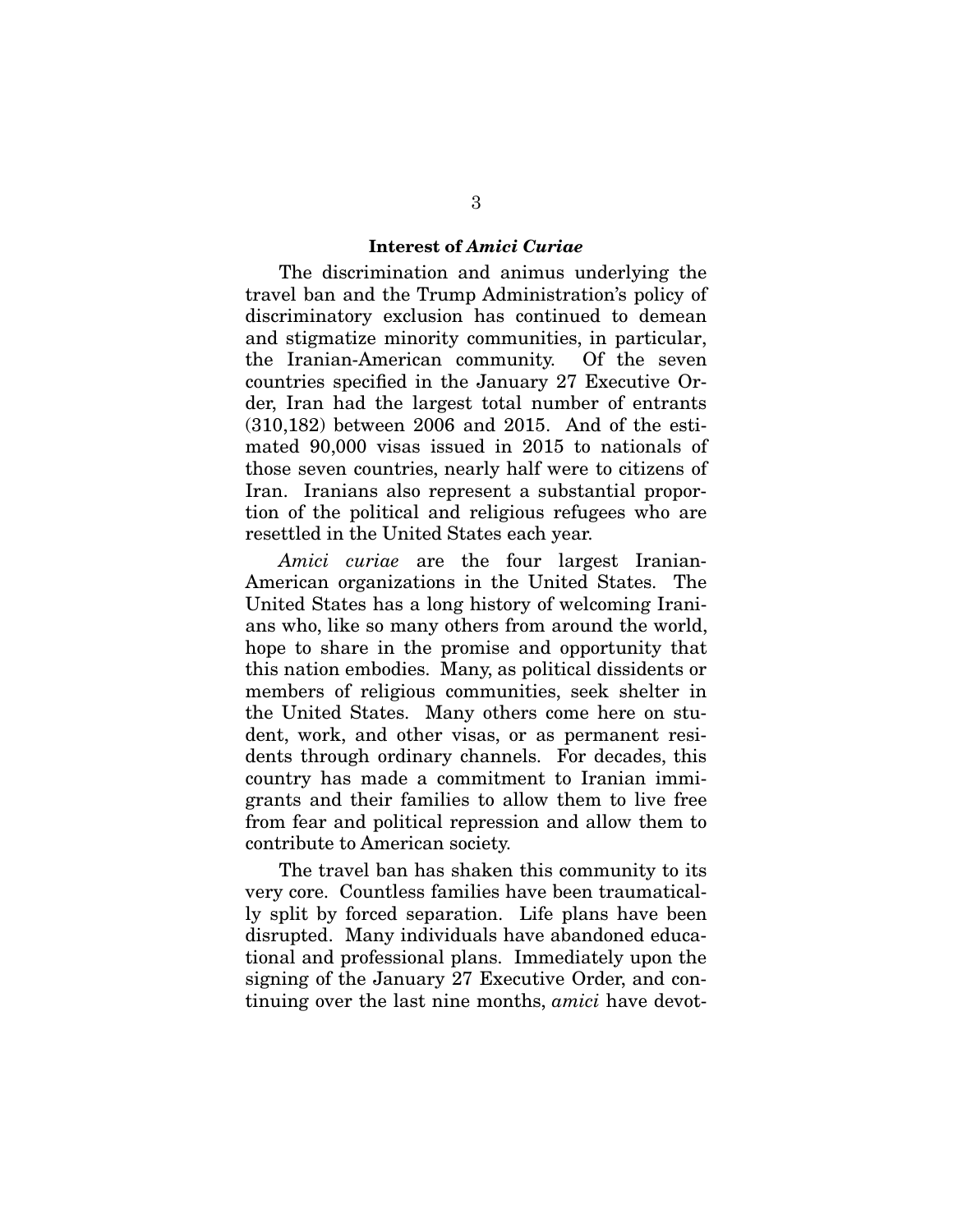ed thousands of hours and a significant proportion of their resources to respond to the effects of the travel ban on the Iranian-American community.

*Amici* therefore have a real and pressing interest in the outcome of this case. *Amici* agree with respondents that they have shown a likelihood of success on their claims that  $\S$  2(c), 6(a), and 6(b) of the March 6 Executive Order violate the Establishment Clause and the nondiscrimination provisions of the Immigration and Nationality Act. Indeed, on February 8, 2017, *amici*—together with 19 individual plaintiffs—filed suit in the U.S. District Court for the District of Columbia, asserting constitutional and statutory challenges to the travel ban and seeking a preliminary injunction against the ban's enforcement. *See* Complaint, *Pars Equality Center v. Trump*, No. 17 Civ. 255 (D.D.C. Feb. 8, 2017). *Amici* subsequently amended their complaint and sought preliminary relief against the March 6 order.

Like the cases currently before this Court, *amici*'s complaint raises claims under the Establishment Clause, but also alleges violations of the Equal Protection Clause (discrimination on the basis of national origin and religion), the Due Process Clause, and the Administrative Procedure Act. The case proceeded to an evidentiary hearing, focusing on standing and irreparable harm. On June 20, 2017, the district court stayed the *Pars Equality Center* case pending resolution of the proceedings before this Court. This Court's decision in the *IRAP* and *Hawaii* cases will likely affect the course of *amici*'s case.

Accordingly, *amici* urge this Court to affirm the injunctions against the enforcement of the travel ban.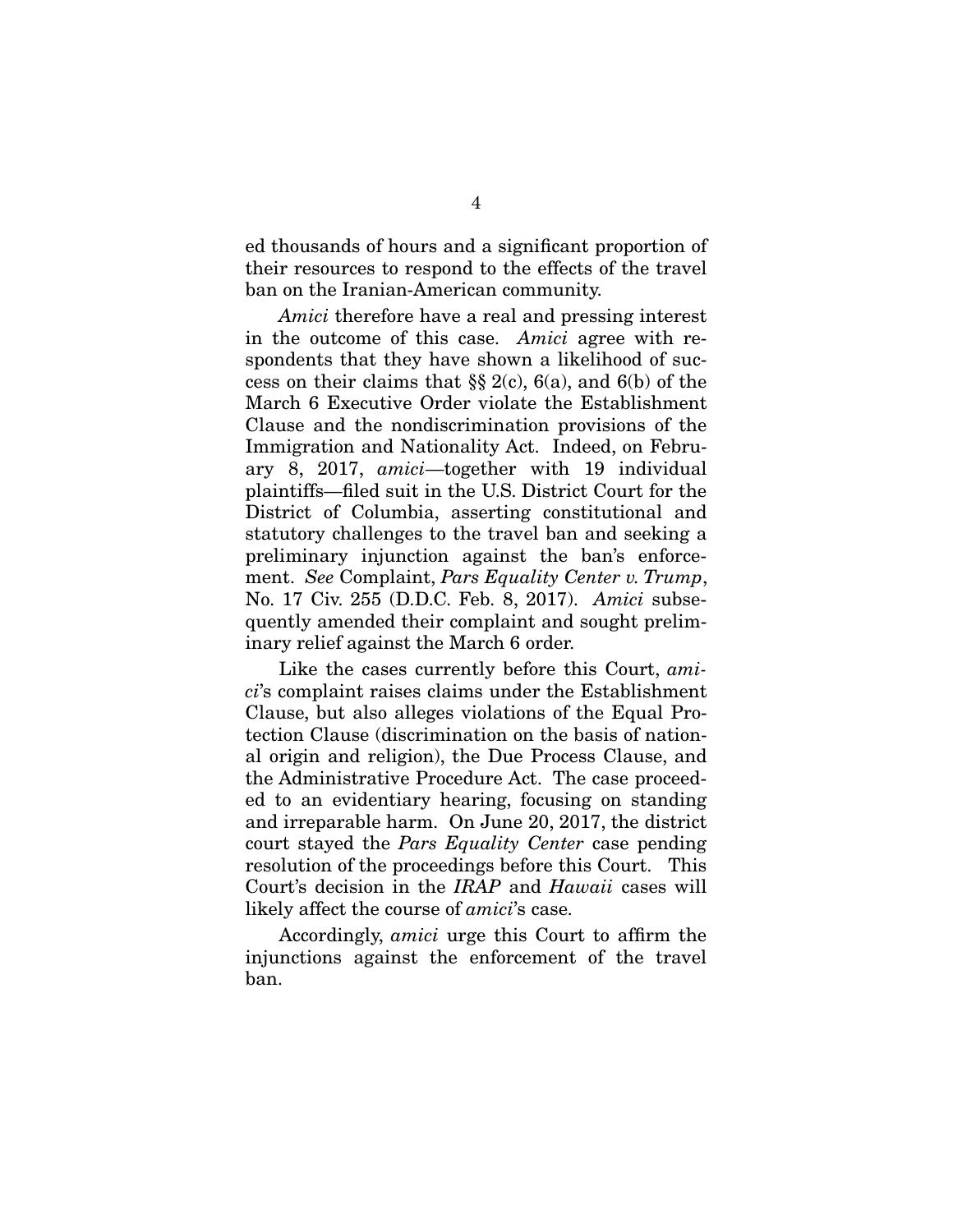### INTRODUCTION AND SUMMARY OF ARGUMENT

This time last year, Jane Doe #1 was in the thick of wedding planning. She and her fiance had met three years earlier in San Diego, when he was visiting the United States on a tourist visa. Two years later, they were engaged. They immediately applied for a K-1 fiancé visa, so that Jane Doe #1's fiancé could move to the United States. After an interview, the application was adjudicated and approved, and while the visa was processing, the couple set about planning their wedding celebrations. They selected a venue, placed a large deposit, and began drawing up a guest list. The young couple was looking forward to spending their lives together.

All this changed in an instant on January 27, 2017, when President Trump signed Executive Order No. 13,769, officially titled "Protecting the Nation" from Foreign Terrorist Entry into the United States," but which the President calls the "travel ban." After federal courts enjoined the January 27 Executive Order, the President rescinded and replaced it with a materially similar order on March 6. Among other things, the current travel ban bars entry of all nationals from six majority-Muslim countries to the United States, including Iran, and it temporarily suspends the U.S. Refugee Admissions Program (USRAP).

Jane Doe #1's fiancé is an Iranian citizen. Nineteen months since he and Jane Doe #1 first submitted the visa application, and nearly a year since his visa interview, his visa remains pending. The government has not provided the couple any guidance or information about whether and when the visa will be issued so that Jane Doe #1 and her fiance can get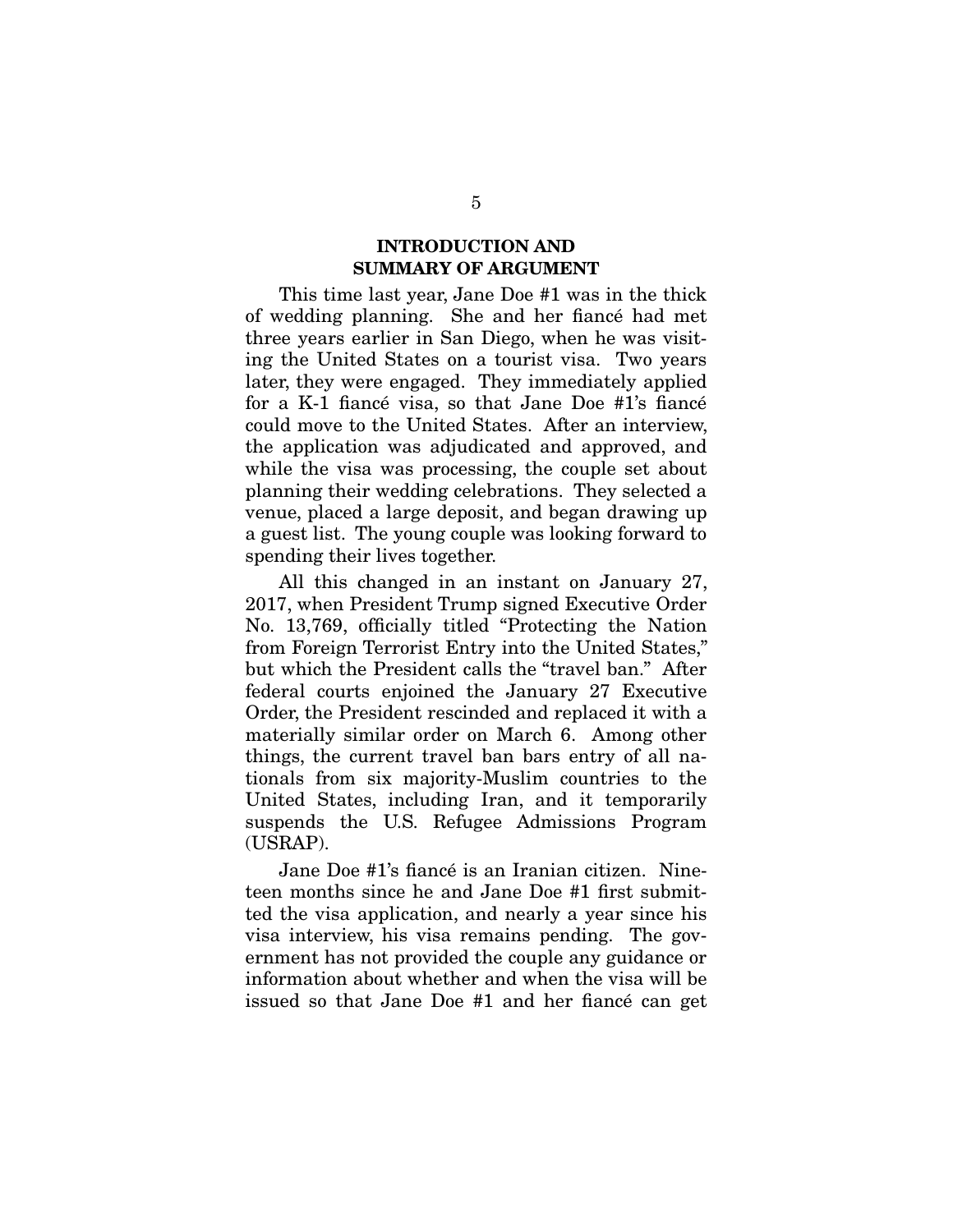married in the United States. The couple have been forced to postpone their wedding indefinitely.

Jane Doe #1 and her fiancé are just two of tens of thousands of people whose lives the travel ban suddenly upended. Even after the initial chaos in the wake of the January 27 order subsided, countless Iranian Americans and their families—as well as nationals and immigrants from the other countries subject to the travel ban—have been left adrift. Many of these individuals originally sought to come to the United States in the hope of sharing in the promise and opportunity that this country embodies. For them, the travel ban stands as a stunning and painful betrayal.

In the meantime, litigation regarding the constitutionality of the travel ban has proceeded through the courts. Multiple federal courts rightly enjoined the January 27 and March 6 orders on constitutional and statutory grounds.

The government now seeks to vacate the injunctions. Among other things, the government contends that respondents' challenges to the travel ban are not justiciable, on the misguided theory that respondents have not suffered cognizable injuries sufficient to establish Article III standing. As respondents have amply explained in their briefs, IRAP Br. 16-25; Hawaii Br. 21-26, that is simply wrong as legal matter. Moreover, in addition to the individual respondents, the organizational respondents have standing as they have suffered injury-in-fact in their own right: the travel ban has impeded their pursuit of their organizational missions, and has forced them to divert resources away from their regular activities. Nor is there any merit to the government's argument that the President's decision to issue the travel ban is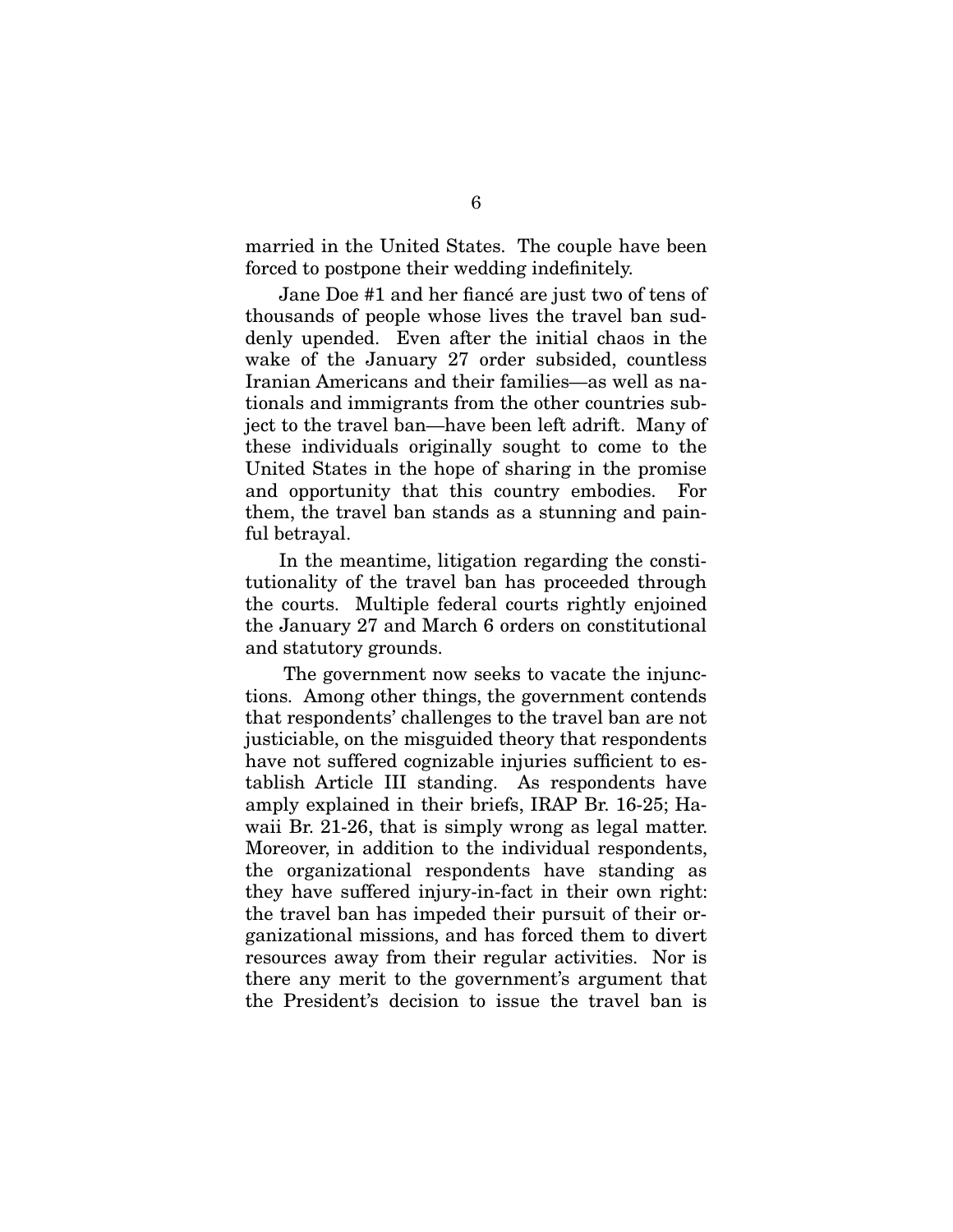immune from judicial review. As this Court has held, the President does not have unfettered or unreviewable discretion to discriminate on the basis of national origin or religion in carrying out national immigration policy. There should be no question that the respondents' challenges are justiciable.

But more broadly, the government's argument trivializes the real, lasting, and irreparable injuries that the travel ban has visited on an entire community—for nothing more than invidious discrimination that President Trump and his advisors have scarcely bothered and utterly failed to conceal. The travel ban effectively tars every Iranian citizen, Muslim or non-Muslim, religious or secular, infant or adult, as a proponent of "radical Islam" and an incipient terrorist. This baseless stereotyping has placed educational and career plans on hold, separated families, and disrupted (and even imperiled) countless lives.

The individual stories in this brief, as well as the experiences of *amici*, bring to life the real and extraordinary harm that the travel ban and the continuing policy of discriminatory exclusion have inflicted on many thousands of families. There is little doubt that the travel ban will stand as one of the most disgraceful episodes in our nation's history. This Court should affirm the injunctions against its enforcement.

#### ARGUMENT

#### I. Respondents' Claims Are Justiciable

A. The government seeks to preclude review of the respondents' constitutional claims for lack of standing, even as it acknowledges the "importance of the legal issues implicated by respondents' challenges to the Order." U.S. Br. 35. In so doing, the government disregards the very real injuries that the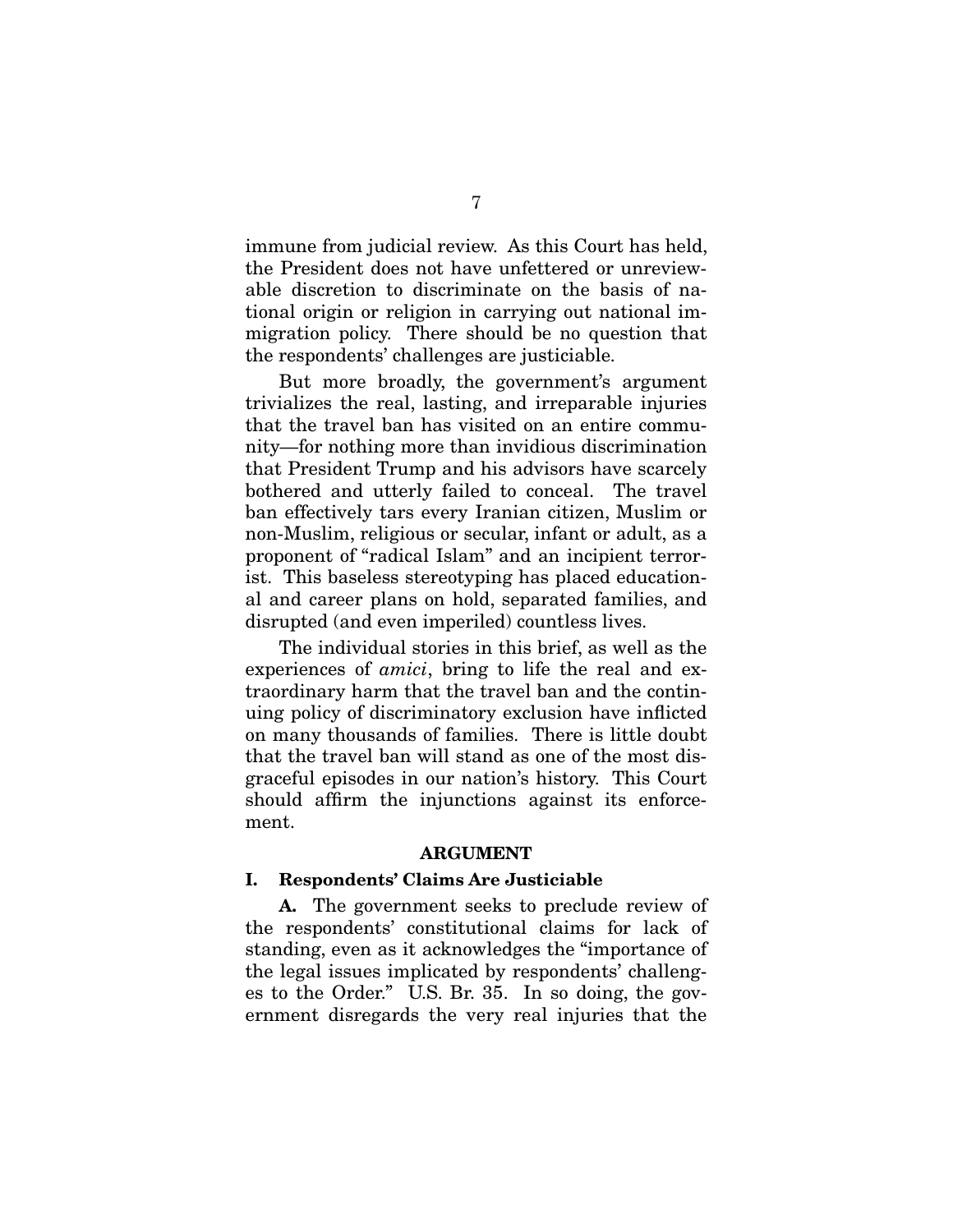travel ban has caused, both on individuals whose lives were interrupted and placed on hold, and on organizations that have diverted resources to combat the travel ban. *See infra* Part II. The respondents in this case are no exception. Respondents have shown ample injury-in-fact to establish Article III standing, and this Court should review their claims on the merits.

The government contends that the respondents' Establishment Clause claims are not justiciable, on the theory that none of the respondents in *IRAP* or *Hawaii* suffered a cognizable violation of their own constitutional rights. U.S. Br. 27-35. But the courts below correctly held that Doe #1 in *IRAP* and Dr. Elshikh in *Hawaii* had standing to challenge Section 2(c) because the March 6 Executive Order had prevented their family members from entering the United States.<sup>2</sup> As the courts below put it, individuals like Doe #1 and Dr. Elshikh have suffered "the direct, painful effects of the Second Executive Order—both its alleged message of religious condemnation and the prolonged separation it causes" between them and their family members "in [their] everyday li[ves]." J.A. 202; *see* J.A. 1180-82. And similarly situated litigants in other cases challenging the travel ban remain aggrieved today. Of the individual plaintiffs in the *Pars* litigation, for example, lawful permanent residents and U.S. citizens remain separated from fiances and family members, and refugees fleeing persecution because of their political or religious beliefs or sexual orientation have been denied reset-

<sup>2</sup> Although his Doe #1's wife has now received her visa, his condemnation claim is not moot, and there are other plaintiffs in the case who are similarly situated. IRAP Br. 21-22.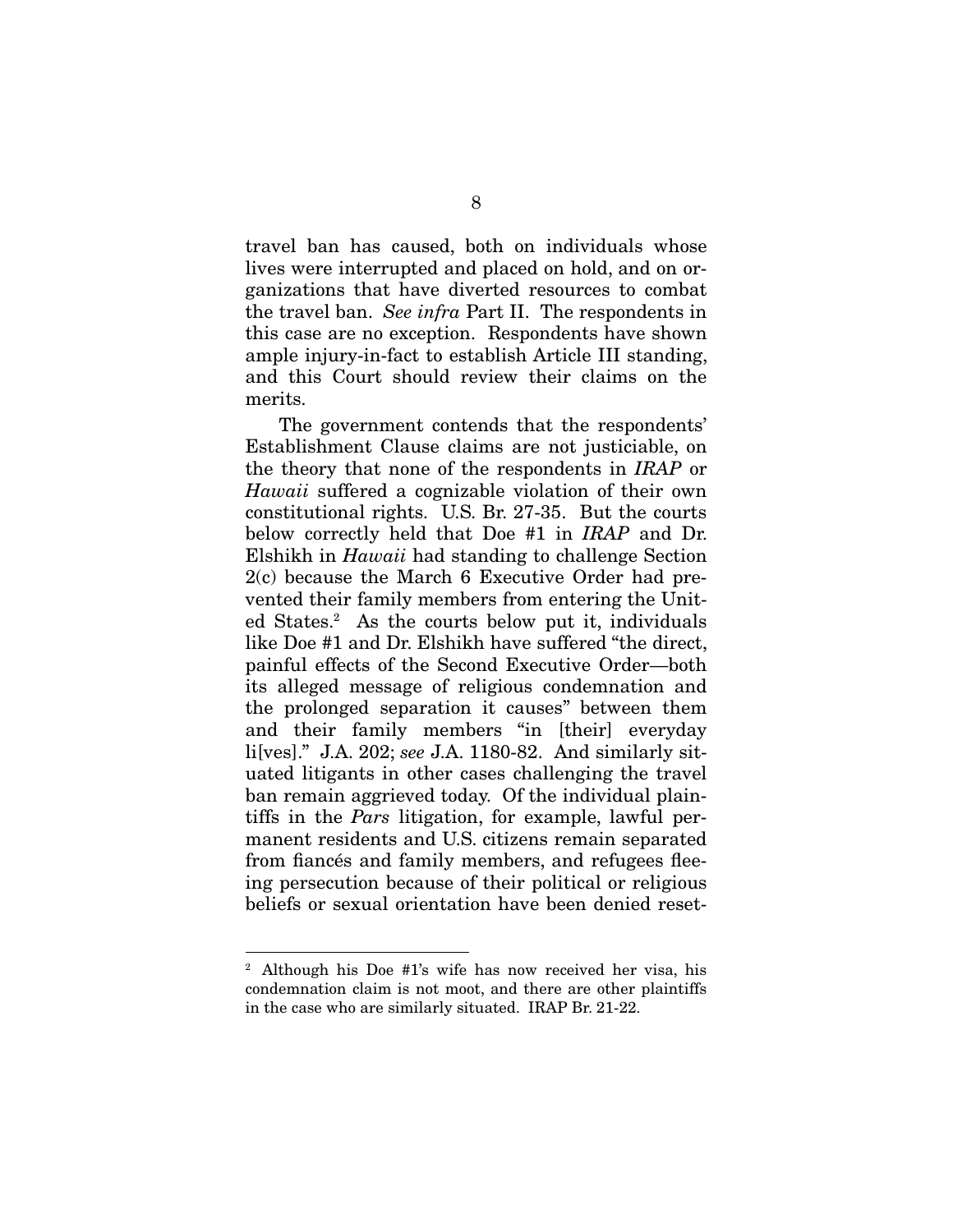tlement. These injuries are more than sufficient to satisfy constitutional standing requirements.

But even beyond the real, cognizable injuries that individual respondents have suffered, the harms the travel ban has inflicted on organizational respondents provide an alternative and independent basis for Article III standing.<sup>3</sup> This Court has held that an organization has standing in its own right if it "has such a personal stake in the outcome of the controversy as to warrant invocation of federal court jurisdiction." *Havens Realty Corp. v. Coleman*, 455 U.S. 363, 378 (1982) (quoting *Arlington Heights v. Metro. Hous. Dev. Corp.*, 429 U.S. 252, 261 (1977)).

In *Havens*, this Court held that the plaintiff organization, whose mission was to "assist equal access to housing through counseling and other referral services," *id.* at 379, had standing to bring a challenge under the Fair Housing Act to Havens Realty's practice of steering people toward or away from certain apartment complexes based on their race. The organization asserted that the defendant's practices had "frustrated" its mission, because the organization "had to devote significant resources to identify and counteract the [defendants'] racially discriminatory steering practices." *Id.* This Court held that such statements were sufficient to establish Article III standing. "Such concrete and demonstrable injury to the organization's activities—with the consequent drain on the organization's resources constitutes far more than simply a setback to the or-

<sup>&</sup>lt;sup>3</sup> Because the courts below found that Doe #1 and Dr. Elshikh had standing, they did not decide whether other individuals or organizations had suffered injury in fact sufficient to establish standing. J.A. 203-04 (*IRAP*); J.A. 1180 & n.6 (*Hawaii*).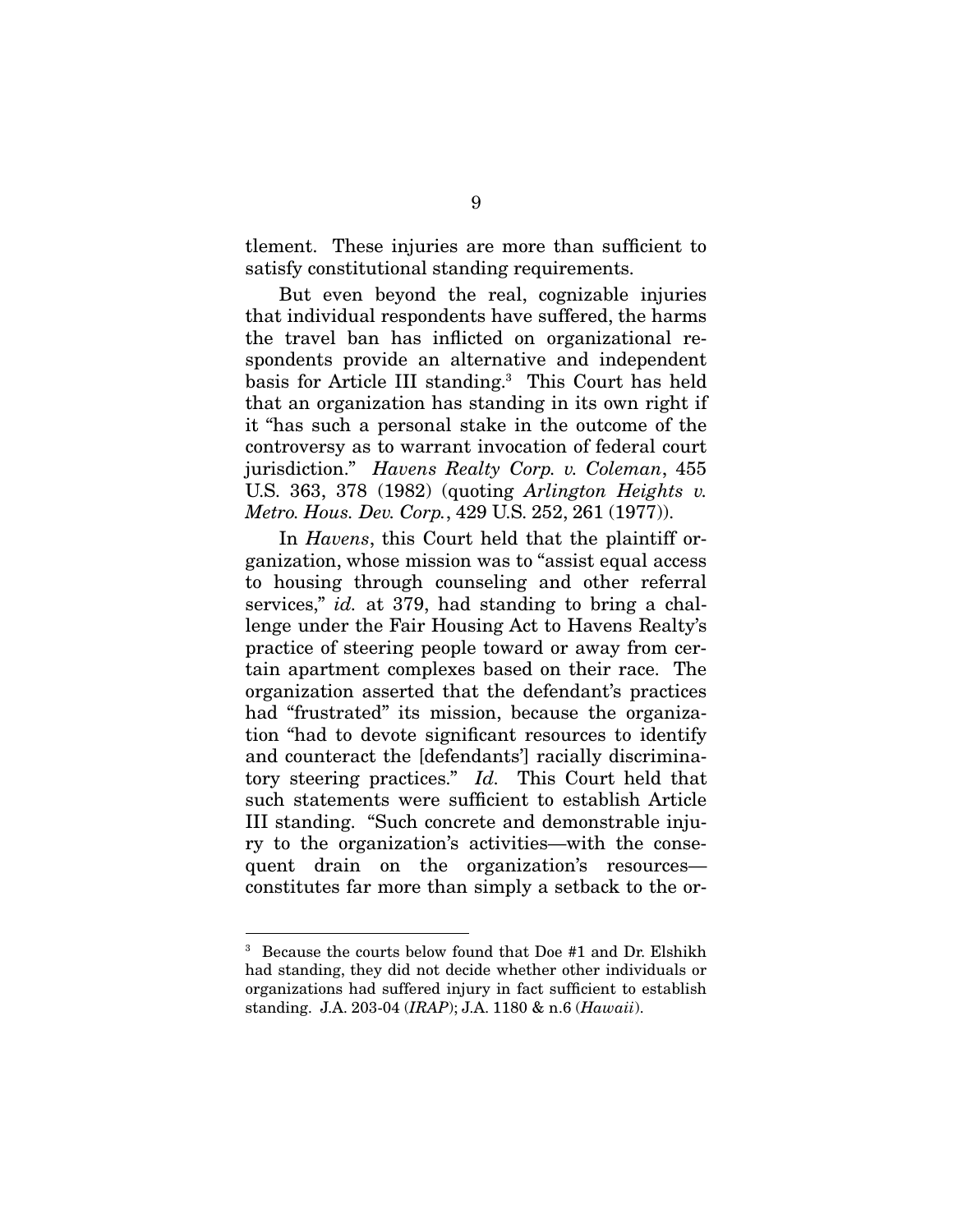ganization's abstract social interests." *Id.* The Court explained that "[i]f . . . petitioners' steering practices have perceptibly impaired" the plaintiff organization's ability to pursue its mission, "there can be no question that the organization has suffered injury in fact." *Id.*

Like the plaintiff organization in *Havens*, organizational respondents IRAP, HIAS, and MESA have a significant and personal stake in the outcome of the controversy.

IRAP's mission is to "develop and enforce a set of legal and human rights for refugees and displaced persons." *Mission and Values*, International Refugee Assistance Project, https://refugeerights.org/ourwork/mission-values. IRAP "provides legal representation to vulnerable populations, particularly those from the Middle East, who are seeking safety and reunification with their family members in the United States." IRAP Opp. 9.

HIAS is the "oldest refugee assistance organization in the world." HIAS's mission is to "rescue[] people whose lives are in danger for being who they are." *Mission and Values*, HIAS, https://www.hias. org/mission-and-values.

MESA is a U.S.-based membership organization of students and scholars of Middle Eastern studies. MESA is a non-profit association whose mission is to promote scholarship and teaching, and to encourage public understanding of the Middle East through programs, publications, and services that enhance education, further intellectual exchange, recognize professional distinction, and defend academic freedom. *About MESA*, Middle East Studies Association, http://mesana.org/about/index.html.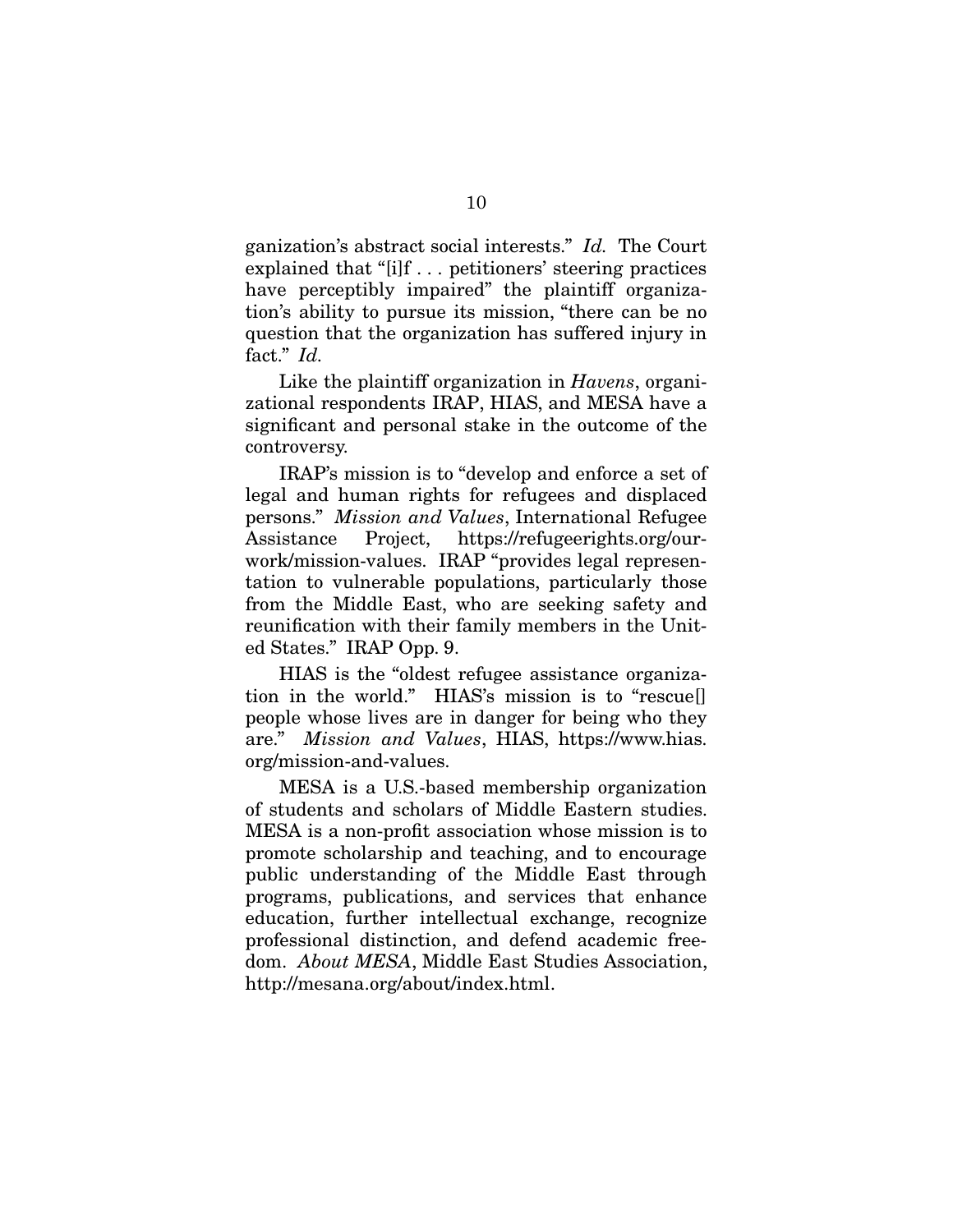The travel ban has impeded each organization's pursuit of its mission. IRAP and HIAS have had to divert significant resources in order to find alternative routes to safety for their clients. IRAP Opp. 19. And the travel ban prevents many members of ME-SA from attending the organization's annual conference—its flagship event and a "leading international forum" for scholarly exchange on the Middle East. J.A. 94. These "concrete and demonstrable injur[ies]" to the organizational respondents are more than sufficient to establish standing. *Havens*, 455 U.S. at 379.

In addition to the litigants currently before this Court, numerous other parties challenging the travel ban have standing to bring constitutional claims. *Amici*, for instance, have suffered direct and concrete harm. The organizations have all had to divert staff and financial resources from their regular activities in order to respond to the travel ban's immediate effects on their members and the community.<sup>4</sup> In the immediate aftermath of the travel ban, *amici* received a deluge of inquiries and requests for legal assistance or referrals, as members of the Iranian-American community and their families who had been traveling outside the United States when the travel ban suddenly took effect found themselves stranded.<sup>5</sup>

<sup>4</sup> *See Pars Equality Center*, No. 17 Civ. 255, Dkt. 72 Ex. 1 (¶¶ 16-17, 19-21, 32), Ex. 2 (¶¶ 23, 44-48, 56), Ex. 3 (¶¶ 36, 38, 45, 51-52), Ex. 4 (¶¶ 23, 26).

<sup>5</sup> *Id.* Ex. 1 (¶¶ 17, 20-21, 30-31, 40), Ex. 2 (¶¶ 11, 22, 44, 47, 52), Ex. 4 (¶ 32); *see also* Hr'g Tr. 24-26, *Pars Equality Center*, No. 17 Civ. 255 (D.D.C. April 18, 2017) (testimony of Babak Yousufzadeh, President of IABA).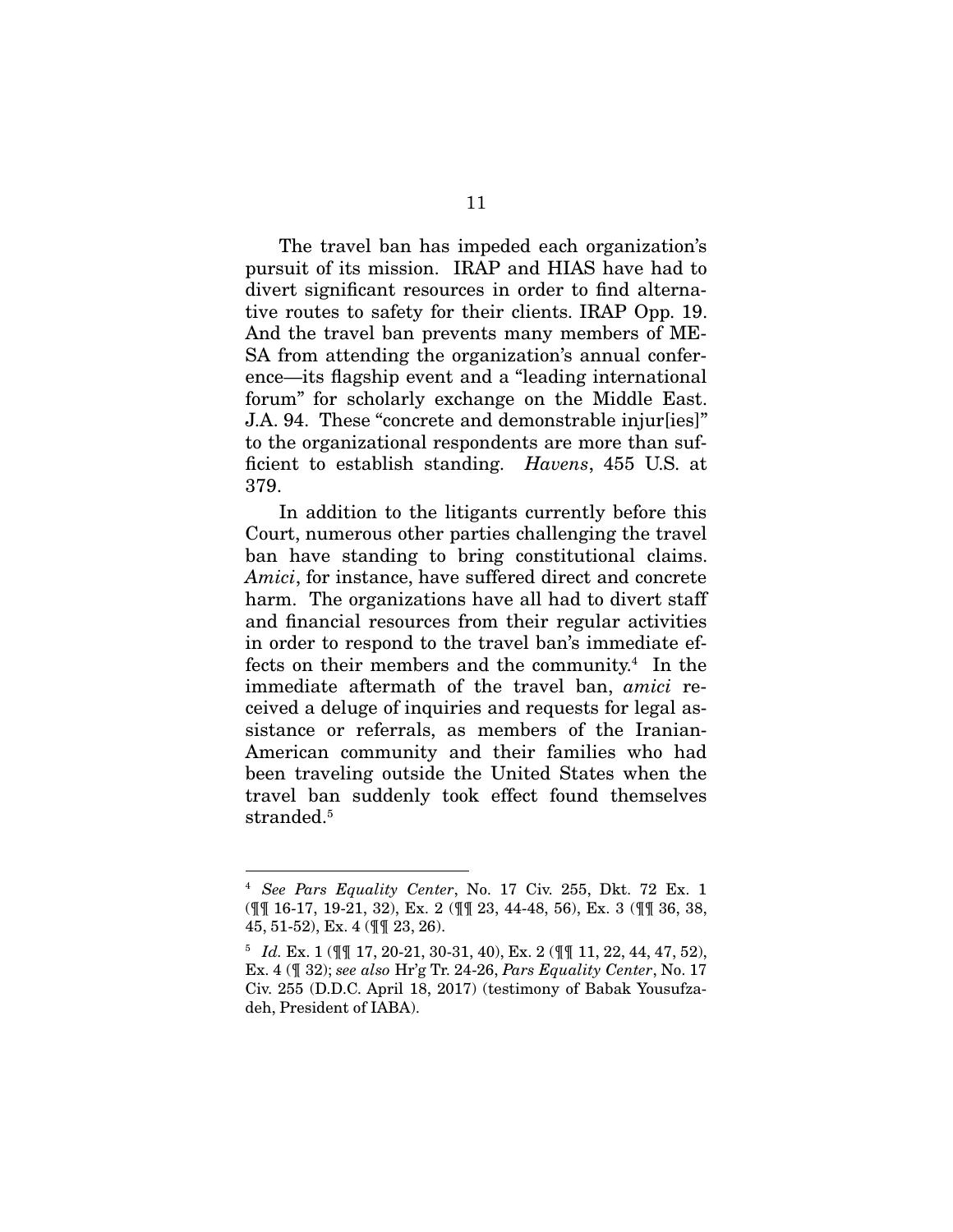*Amici* were inundated with requests for assistance in the wake of the President's executive orders. Staff spent hours responding to constituent concerns and providing guidance on the travel ban's effects and application. IABA members provided emergency assistance at airports and gave legal support to those affected.<sup>6</sup> And notwithstanding the current injunctions, Iranian Americans continue to ask NIAC for help coping with the ongoing consequences of the travel ban, including refused visas, cancelled interviews, and the lack of guidance from the government.<sup>7</sup> Combatting the travel ban's persistent effects on their constituents has overwhelmed *amici*'s limited resources and forced them to put other organizational goals on hold.

And the animus that the travel ban reflects—and has normalized—has compelled *amici* to combat the psychological, emotional, and sometimes physical harms inflicted on the Iranian-American community. PAAIA has increased public-education efforts to combat the rise in hate crimes against Iranian Americans, and has increased fundraising efforts to compensate victims of such crimes.<sup>8</sup> Pars fields calls from individuals who are worried, fearful, confused, and have been made to feel like second-class citizens.<sup>9</sup> As the Executive Director of PAIAA testified,

<sup>6</sup> *Id*. Ex. 2 (¶¶ 22, 28, 30, 32, 44-45).

<sup>7</sup> *Id*. Ex. 3 (¶¶ 33, 35, 47-50), Ex. 2 (¶¶ 16-17, 19-21).

<sup>8</sup> Hr'g Tr., *supra* n.4, at 71-74 (testimony of Leila Austin, Executive Director of PAAIA) (detailing specific hate crimes perpetuated against Iranian Americans and the efforts to raise funds "for vandalism repair fees, legal fees, and rewards for apprehending perpetrators").

<sup>9</sup> *Pars Equality Center*, No. 17 Civ. 255, Dkt. 72 Ex 2 (¶¶ 20, 27, 30, 40-43).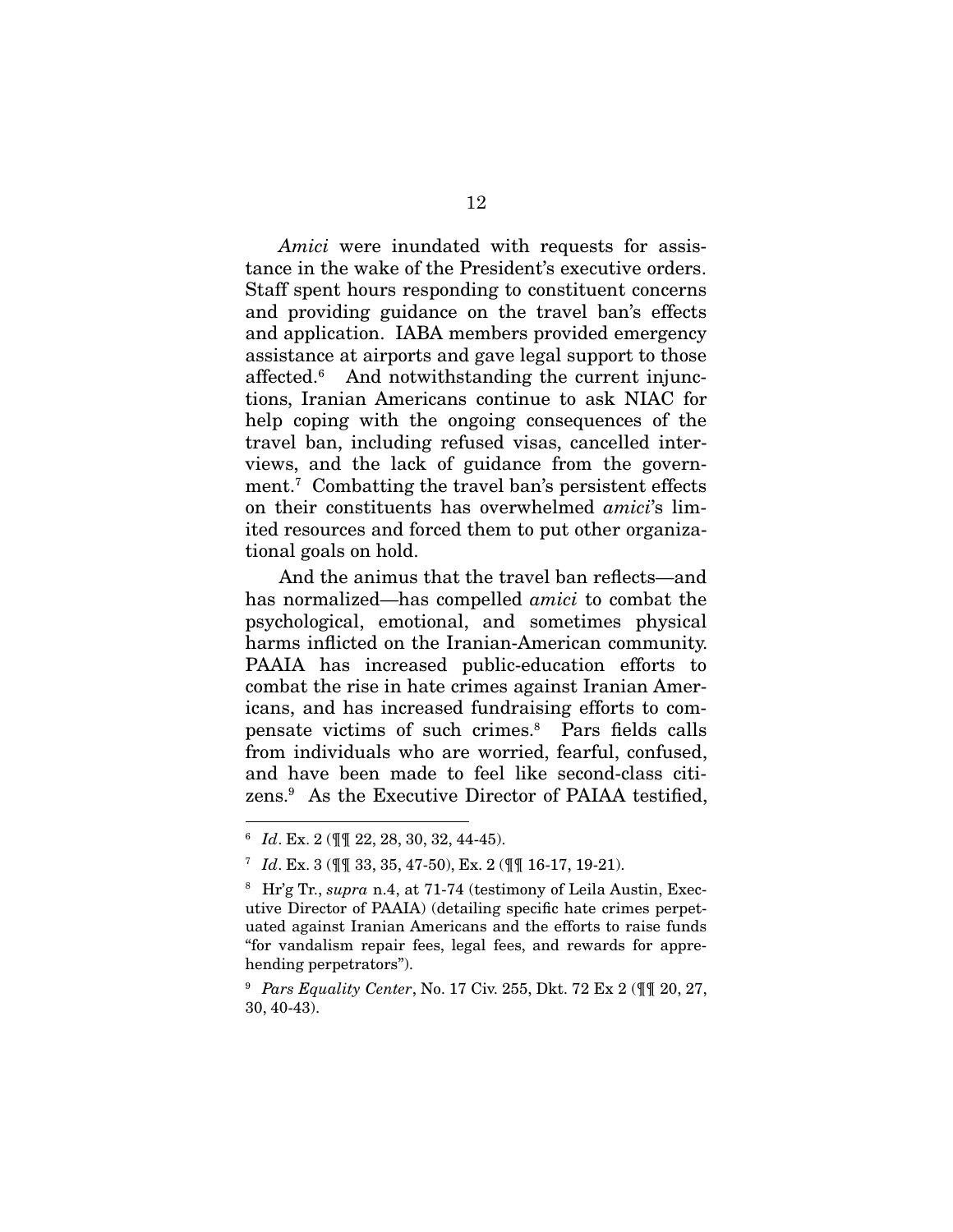many Iranian Americans "escaped arbitrary authoritarian decrees in their homeland, and so when this happens here, the effect is amplified." $^{\scriptscriptstyle 10}$ 

It is undeniable that countless individuals and organizations—in these cases and others—have suffered harm as a result of the travel ban. Standing is no impediment to judicial review of respondents' constitutional claims.

B. The government contends more broadly that the President's decisions to restrict entry are "largely immune from judicial review." U.S. Br. 23-25. This argument fails to recognize that (1) Congress, not the President, has plenary power to make policy decisions as to immigration, and (2) Congress has mandated that, in the issuance of immigrant visas and the administration of refugee programs, the Executive must execute its policy in a nondiscriminatory fashion with regard to nationality (for visas and refugee programs) or religion (for refugee programs). *See* 8 U.S.C. §§ 1152(a)(1)(A), 1522(a)(5). The argument also fails to recognize that numerous litigants challenging the statute have standing under *Kleindienst v. Mandel*, because government action predicated on discriminatory animus against persons on the basis of nationality or religion can never be "facially legitimate and bona fide."  $408$  U.S. 753, 762 (1972). "If the constitutional conception of 'equal protection of the laws' means anything, it must at the very least mean that a bare desire to harm a politically unpopular group cannot constitute a legitimate governmental interest." *Romer v. Evans*, 517 U.S. 620, 634 (1996).

<sup>10</sup> Hr'g Tr., *supra* n.4, at 67.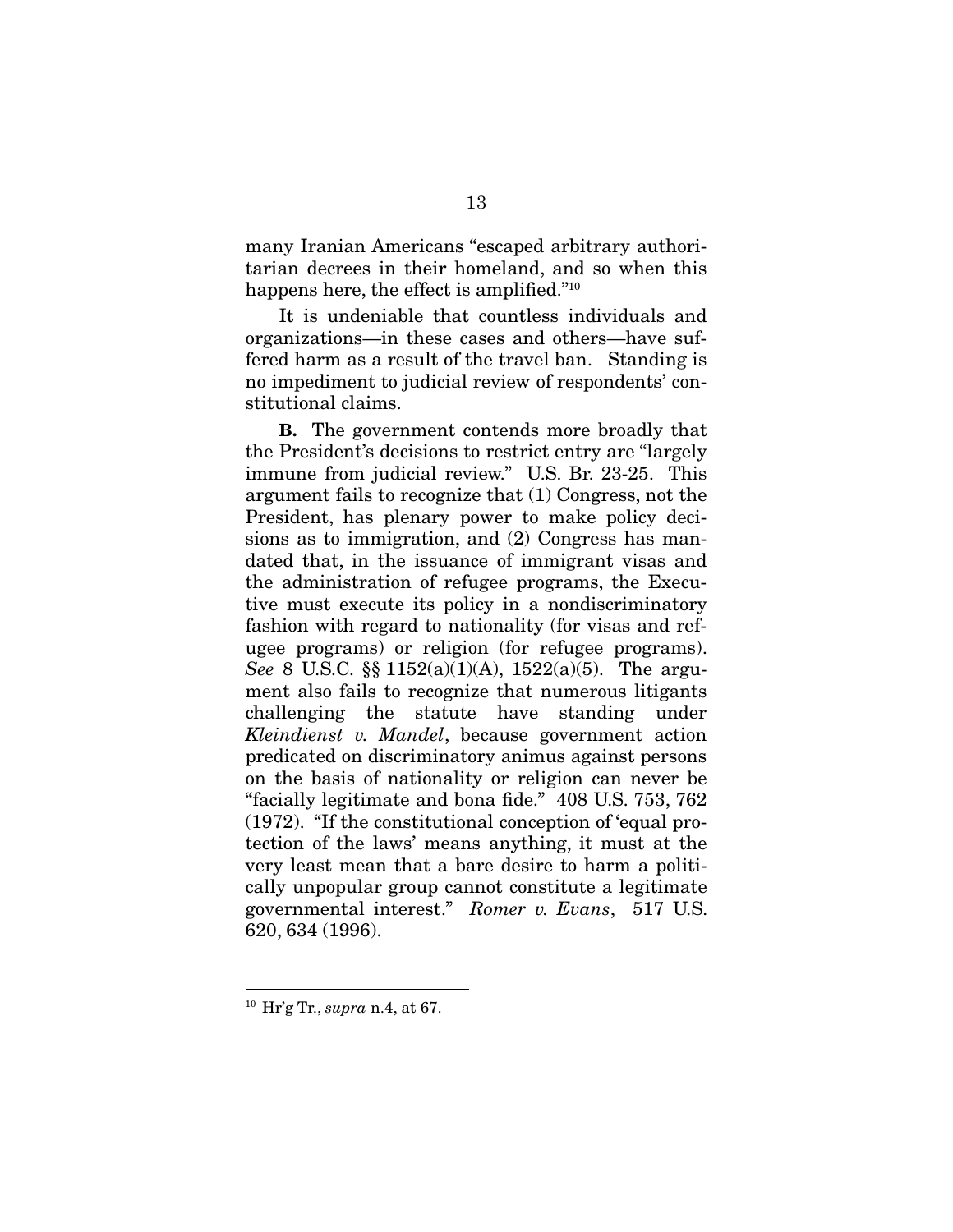## II. The Travel Ban Imperils Individuals and Separates Families

The travel ban has upended the lives of thousands of individuals and families in the United States and around the world. The *amici* filing this brief have collectively received thousands of requests—from couples seeking to marry, grandparents seeking to meet their grandchildren, and families seeking reunification; from young students seeking educational opportunity and young scientists and doctors seeking to accept professional opportunities that will advance scientific and medical innovation: from individuals who have been victims of hate crimes in the United States based on their religion or national origin; and from individuals who are fleeing persecution in Iran based on their political activities, their religion, or their sexual orientation.

The following stories demonstrate how the travel ban has adversely affected—and continues to affect specific people and families. Although the individuals here are all Iranian, their stories reflect a diversity of experiences, hopes, and desires. Some seek to be reunited with family. Others want to marry and form new families of their own. Many flee violent persecution because of who they are, whom they love, or what they believe. All of them want to be treated equally and afforded basic human dignity.<sup>11</sup>

<sup>11</sup> Each of these individuals is a plaintiff in *PARS Equality Center v. Trump*, No. 17 Civ. 255 (D.D.C.), or is prepared to be joined as a plaintiff should the district court's stay of that litigation be lifted. Many of them requested permission—which the district court granted—to proceed pseudonymously because they reasonably fear government retaliation against them and their families. Declarations supporting these accounts may be found on the district court docket.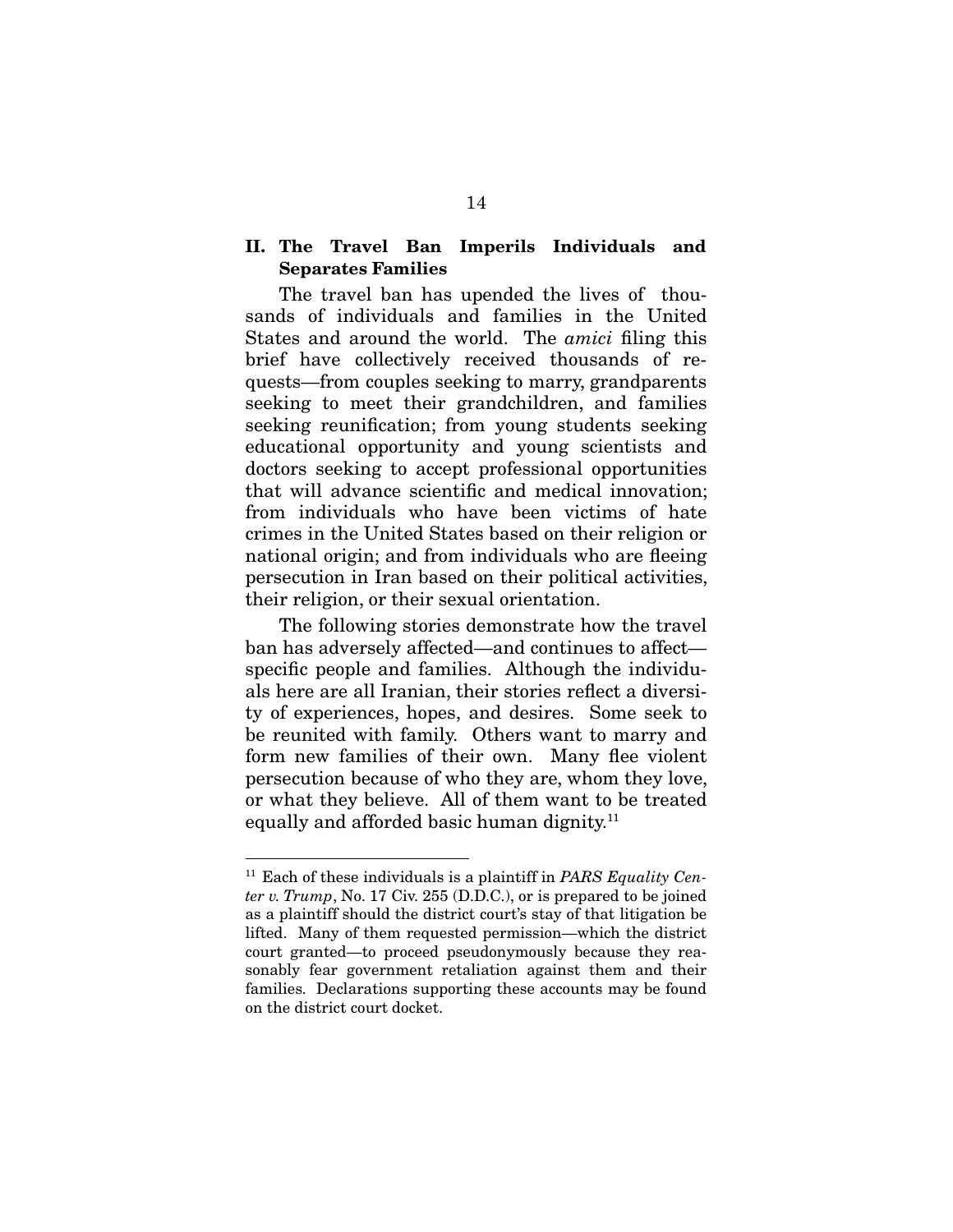Reza Zoghi. Reza Zoghi, an Iranian citizen, fled with his family to Turkey in December 2013 to escape violent political persecution in Iran. He and his wife and three-year-old daughter have successfully completed virtually all the vetting processes for resettlement through USRAP. They have already completed the vetting process, including medical screening and cultural orientation. All they need are their travel documents. But the travel ban put everything on hold. They remain in indefinite limbo in Turkey, where Mr. Zoghi cannot apply for employment and his daughter is not eligible, when of age, to enroll in school.

Mr. Zoghi's history of persecution in Iran dates back to 2006, when he was tortured for expressing dissatisfaction with new editorial management at the newspaper where he worked. In retribution for Mr. Zoghi's complaints, a former Iranian intelligence officer falsely accused him of theft and had him arrested. When Mr. Zoghi refused to confess to the false accusations, the officer had him tied to a bed and proceeded to beat him, strip him, and rape him. Eight days later, Mr. Zoghi was driven blindfolded to the outskirts of Tehran and released. Traumatized by this event, he quit his job at the newspaper, tried to avoid attracting any attention from the authorities, and twice attempted suicide.

In 2008, Mr. Zoghi started compulsory military service because, without proof of military service, he could not attend university, obtain a driver's license, or own property or a business. Disturbed by the 2009 presidential election in Iran, he began to participate in street protests when on leave. In July 2009, he and approximately 120 other protestors were arrested and sent to the Kahrizak detention center. There, he and the others were incarcerated in a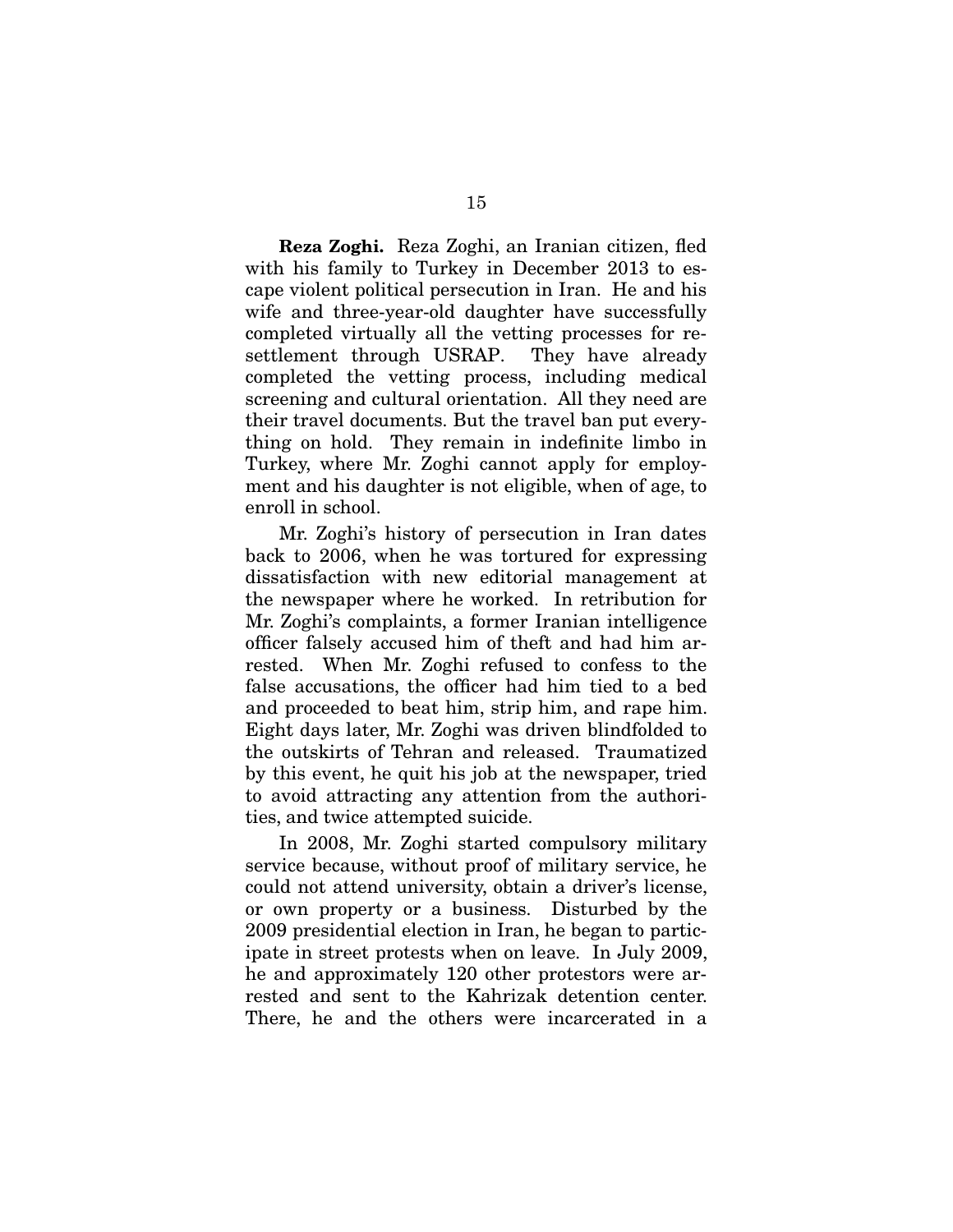small, dark, unhygienic, unventilated cell with one doorless toilet and one faucet with unsanitary well water. They were denied medical treatment, provided two paltry meals per day, and frequently beaten with PVC pipes and forced to "exercise" outside, barefoot on burning hot asphalt by duck walking, squatjumping, or crawling. He witnessed the deaths of three injured protestors and was forced to watch three others hung up from their feet and violently beaten.

After almost a week at Kahrizak, Mr. Zoghi and the other detainees were transferred to another detention center, where he was interrogated and pressured to declare that he had been conducting propaganda against the state of Iran and colluding against the state's national security interests. Two weeks later, he was released on bail.

Following his release, Mr. Zoghi and the other Kahrizak detainees filed a lawsuit against their torturers. Shortly thereafter, law-enforcement officers began contacting him and harassing his parents to pressure him to withdraw the suit. Initially, Mr. Zoghi refused, but after he and his family received further threats from law-enforcement officers, he agreed to drop the lawsuit.

In March 2013, Mr. Zoghi was arrested again, this time while visiting the graves of his fellow Kahrizak detainees. He was released only after agreeing to sign a pledge that he would refrain from speaking about Kahrizak or associating with the other victims or their families. In July 2013, Mr. Zoghi posted on his Facebook page criticism of the Kahrizak situation and the authorities' false reporting of its conditions. Shortly thereafter, he began to receive threats of retaliation. He discovered that the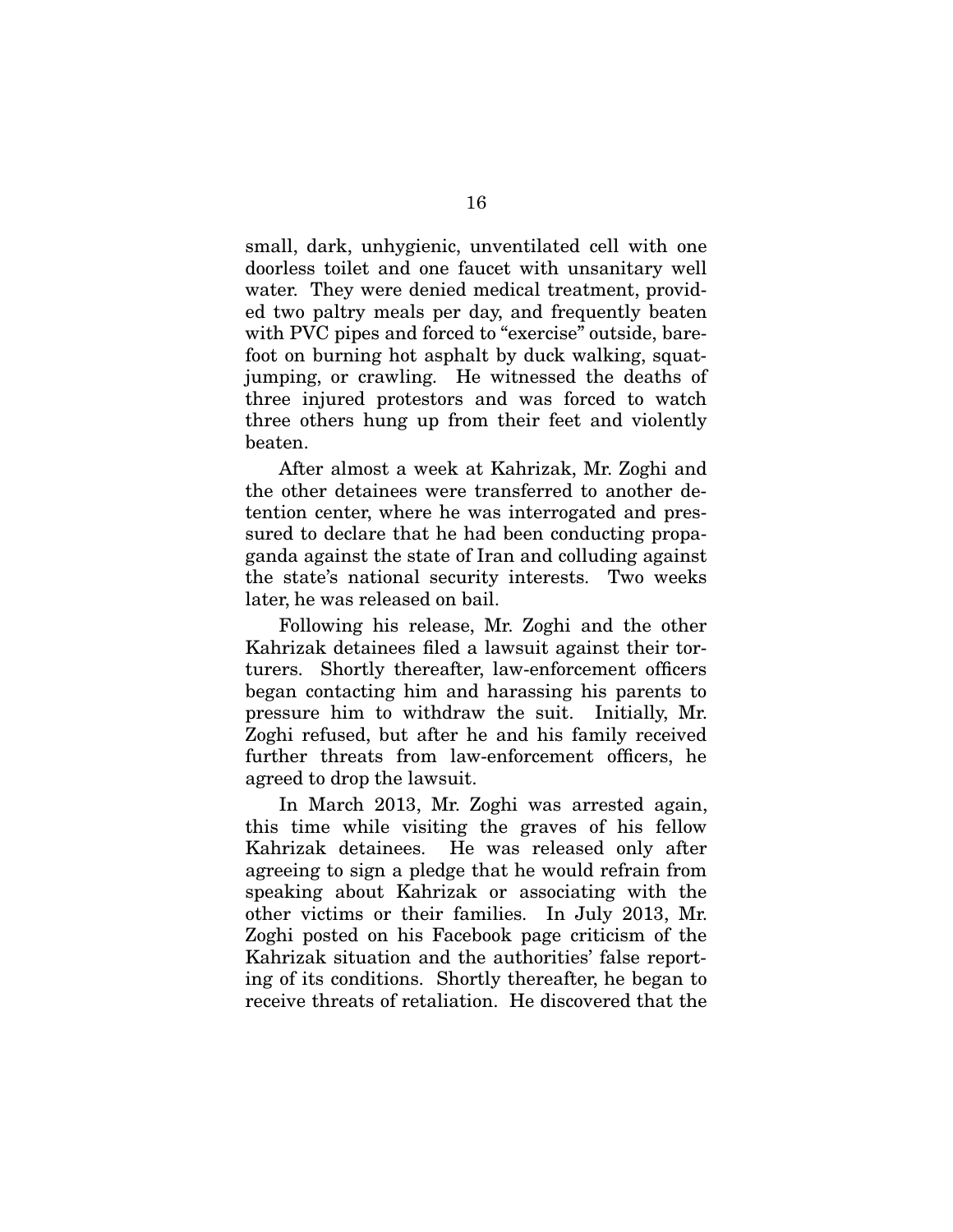security police had gone to his workplace, taken his belongings, including his laptop, and told his secretary that he must surrender to the police. Perceiving no other safe option, Mr. Zoghi fled to Turkey. Later, his wife joined him there, where she gave birth to their daughter. The family cannot return to Iran, where Mr. Zoghi would risk again being arrested, detained, tortured, and possibly even killed.

Mr. Zoghi and his family were granted refugee status by the Office of the United Nations High Commissioner for Refugees (UNHCR) in December 2015, and referred for resettlement in the United States through USRAP. Mr. Zoghi and his wife fear that the reinstated travel ban will bar their entry into the United States and extinguish their chance of a new life here. They do not have any immediate family in the United States, and have no offer to study or work in the United States. Although Mr. Zoghi and his family have been connected with Lutheran Immigration and Refugee Service in Minneapolis, this Court's stay of the judgments below prevents the family from resettling in the United States. They remain in Turkey, where they live in a state of perpetual anxiety and uncertainty. According to Mr. Zoghi: "At times it feels worse than the torture I had to endure in Iran."

Ali Asaei. Ali Asaei, an Iranian citizen, came to the United States on a F-1 student visa in 2015. He was awarded his master's degree in electrical engineering from SUNY New Paltz in 2016. Mr. Asaei now works at the Nathan Kline Research Institute, where he conducts MRI processing in order to understand brain structure and the structure of diseases such as Alzheimer's and Parkinson's. The goal of this work is to be able to predict the occurrence of these diseases. He also writes image-processing software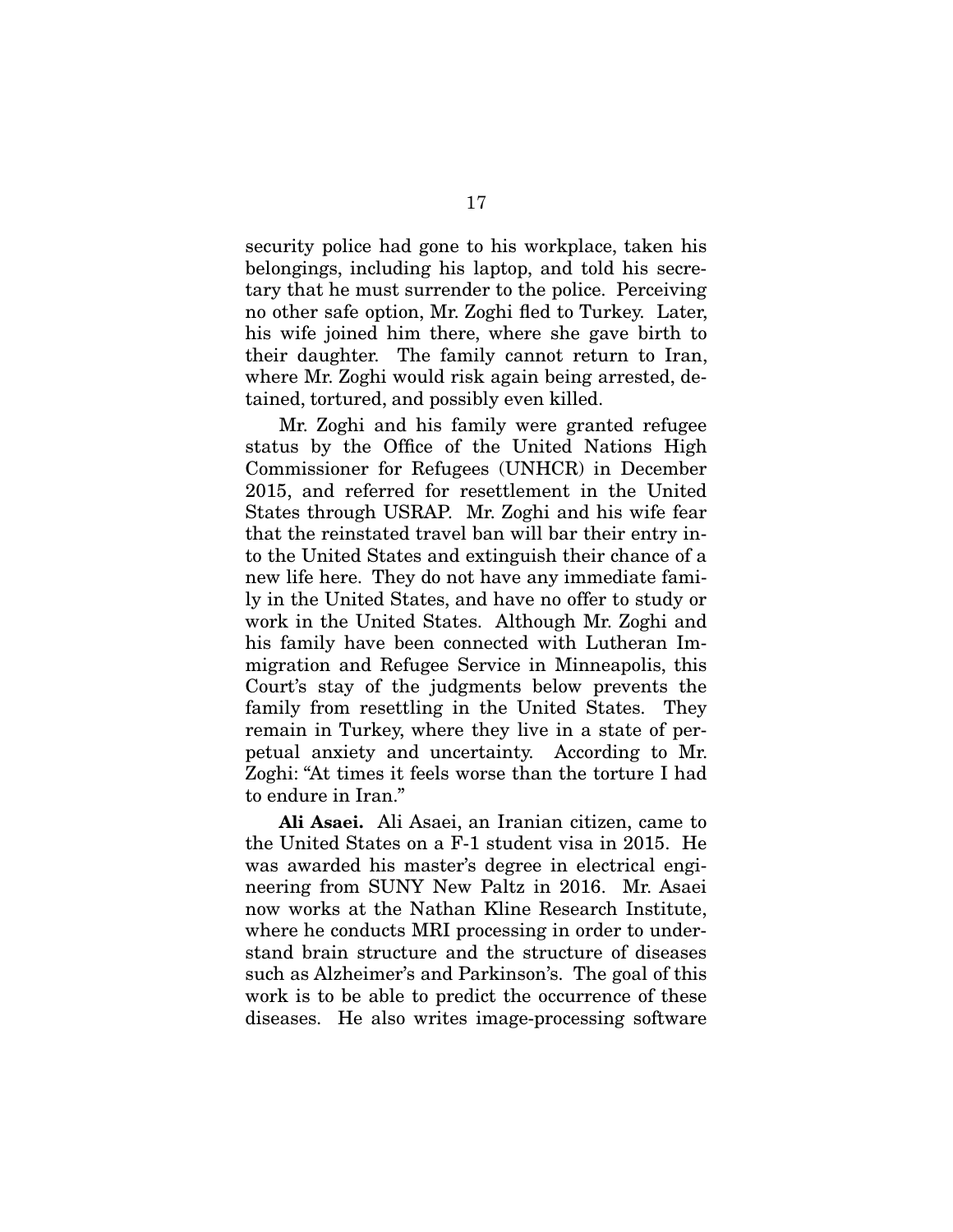that supports clinical and research applications. His visa allows him to work in the United States until 2018.

Mr. Asaei's family lives in Iran. He has not seen his father or brother since 2013 and last saw his mother and sister in 2014, when they obtained tourist visas to visit him in the United States. Since then, his parents and sister have been working to receive a nonimmigrant visa in order to see their son and brother. The family applied for a visa to again visit Mr. Asaei a few years ago, and finally received notice that their visa interview appointment was scheduled for February 15, 2017, at the U.S. Embassy in Dubai. Four days after President Trump signed the January 27 Executive Order, the U.S. Embassy in Dubai sent an email to Mr. Asaei's family cancelling their visa appointment. The embassy then reversed course, likely in light of the overlapping injunctions of the travel ban, and rescheduled the family's visa interviews for February 16, 2017. Their visas were denied without explanation, and the consular officer told them that he could not give them a reason for the denial.

Mr. Asaei has quit his job and plans to leave the United States permanently soon. He does not want to live in a country where his parents cannot visit him and where, if the travel ban is reinstated, he cannot renew his work authorization.

Omid Moghimi. Omid Moghimi is a dual citizen of Iran and the United States. He earned his medical degree from Tufts University in Boston and is now a resident in internal medicine at Dartmouth-Hitchcock Medical Center. Dr. Moghimi married Dorsa Razi in July 2015 in Iran. Shortly thereafter, he petitioned for family visas so that his wife and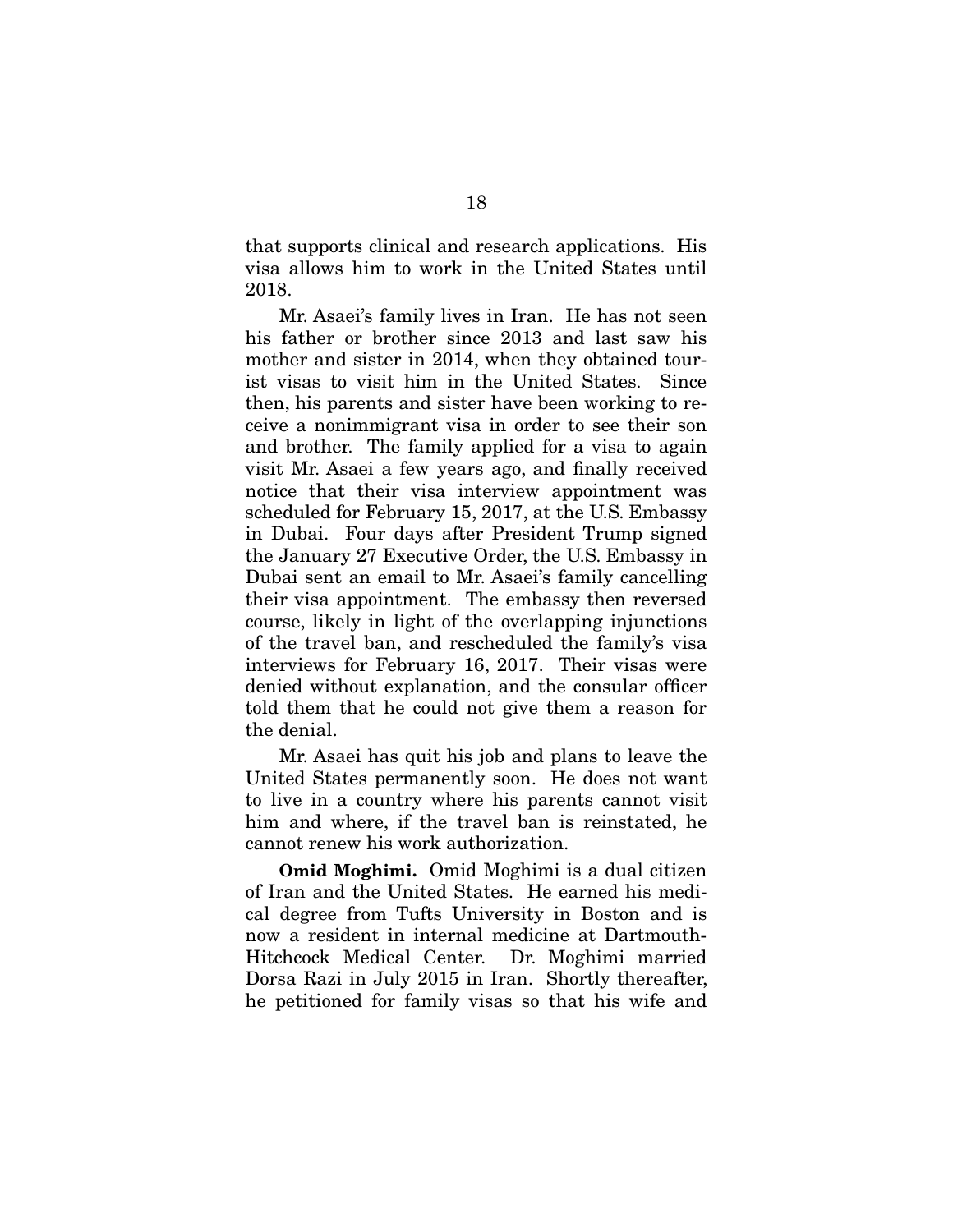mother-in-law could join him in the United States. After over a year of processing, the family's visainterview appointment was finally scheduled for February 2, 2017, at the U.S. Embassy in Abu Dhabi, U.A.E. But mere days before their appointment, President Trump signed the January 27 Executive Order, and the couple's visa interview was immediately canceled. Several weeks of uncertainty followed as Dr. Moghimi tried to get any information he could from the State Department. After the travel ban was enjoined, however, Ms. Razi was able to reschedule her interview with the help of Senators Jeanne Shaheen and Maggie Hassan and Representative Annie Kuster. The couple was reunited on February 22, 2017, but Ms. Razi's mother is still in Iran.

Dr. Moghimi and Ms. Razi's story is exceptional, however. Many people without their resources and connections have faced extreme hardship as they have waited for the government to reschedule visa interviews that were canceled when the first travel ban took effect. These individuals have been without recourse for months, despite constant and overlapping injunctions from multiple U.S. courts. And the government has refused to provide them with any concrete information about their cases.

Pedram. Pedram, who has chosen to keep his family name confidential, is a dual citizen of the United Kingdom and Iran who wishes to visit his ailing father in the United States. Pedram lives in Canada and has not lived in Iran since 1991. His parents, brother and sister, and his siblings' spouses and children all live in San Diego, California. Pedram's siblings are both naturalized American citizens, and his parents are lawful permanent residents in the process of obtaining their citizenship. Prior to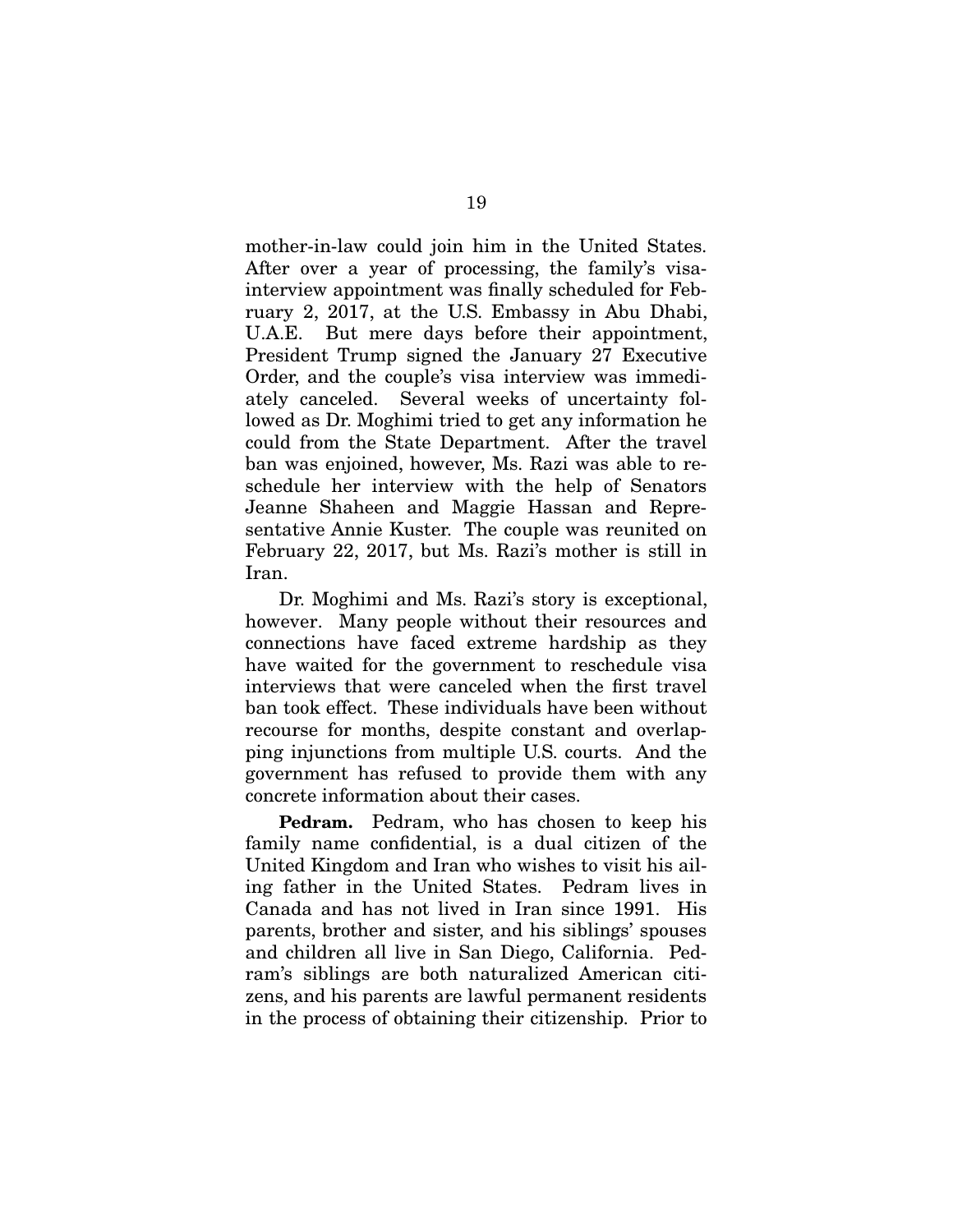2016, Pedram was able to visit the United States twice: once in 2003 or 2004 on his Iranian passport, and once in 2015 on his British passport. Pedram applied for a visa in the fall of 2016 and provided the U.S. Consulate with supplemental information in April 2017. In May 2017, Pedram's father suffered a stroke that left him paralyzed. In addition, Pedram's brother had a son born in the United States, whom Pedram has not yet had the chance to meet.

Pedram's visa application has been placed in "administrative processing" and Pedram has received no further guidance from the State Department regarding his visa. Pedram has taken time off of work to contact both the U.S. Consulate and the U.K. Foreign Office to request updates and guidance. Meanwhile, he has not been able to visit his ailing father, who is suffering significant pain. Should the full terms of the travel ban be implemented, it is likely that Pedram's visa application will be denied, potentially preventing him from ever seeing his father again, and will make it very difficult, if not impossible, for him to meet his nephew.

Shiva Hissong. Shiva Hissong is an Iranian citizen and a lawful permanent resident of the United States. She and her husband, who is an architect, have a young son, for whom Ms. Hissong is the primary caregiver.

Ms. Hissong's parents live in Tehran. Her father is ill with Parkinson's disease, and his health is failing. Her parents had wanted to come to the United States for the birth of their grandson and applied for a visa in October 2016. They were told by an interviewing officer at the U.S. Embassy in Yerevan, Armenia, that administrative processing would delay their visa application by three to six months. Be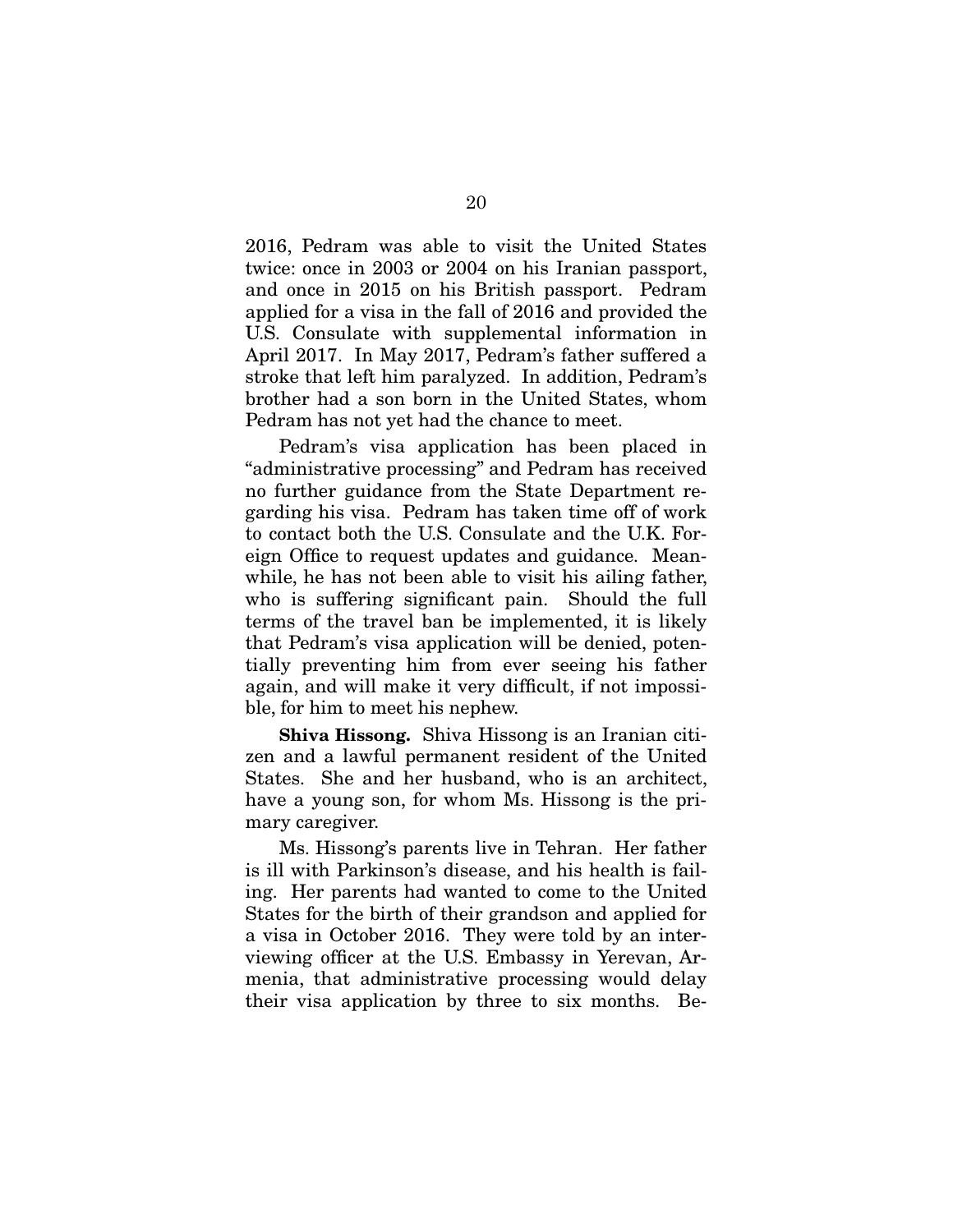cause of the delays and her father's illness, after her son was born, Ms. Hissong tentatively made plans to take him to meet her parents in March 2017 in the U.A.E., where her parents would meet their grandson.

After President Trump signed the January 27 Executive Order, however, Ms. Hissong cancelled the trip to the U.A.E. because she was concerned that she would no longer be readmitted to the United States. She and her husband cancelled a planned trip to the Netherlands for the same reason. She remains concerned that her parents will never meet their grandchild. The travel ban has resulted in confusion and uncertainty for Ms. Hissong and her family. Given the severity of her father's illness, she and her family has been greatly emotionally distressed about whether her son will ever meet his grandfather.

Jane Doe #1. In 2001, when Jane Doe #1 was 11 years old, her parents sold everything they owned and fled their native country, Iran. They built a new life for themselves and their two daughters in the United States. Over the past 16 years, Jane Doe #1's parents have founded small businesses here; their daughters have graduated from high school and college here; and the entire family has become U.S. citizens.

Jane Doe #1, now 28 years old, lives in San Diego, where she works for the city and is pursuing a master's degree in city planning from San Diego State University. In 2013, she met her fiancé, who is Iranian, while he was visiting the United States on a tourist visa. He has a master's degree in engineering from Sharif University of Technology in Tehran. Over the following two years, Jane Doe #1 traveled to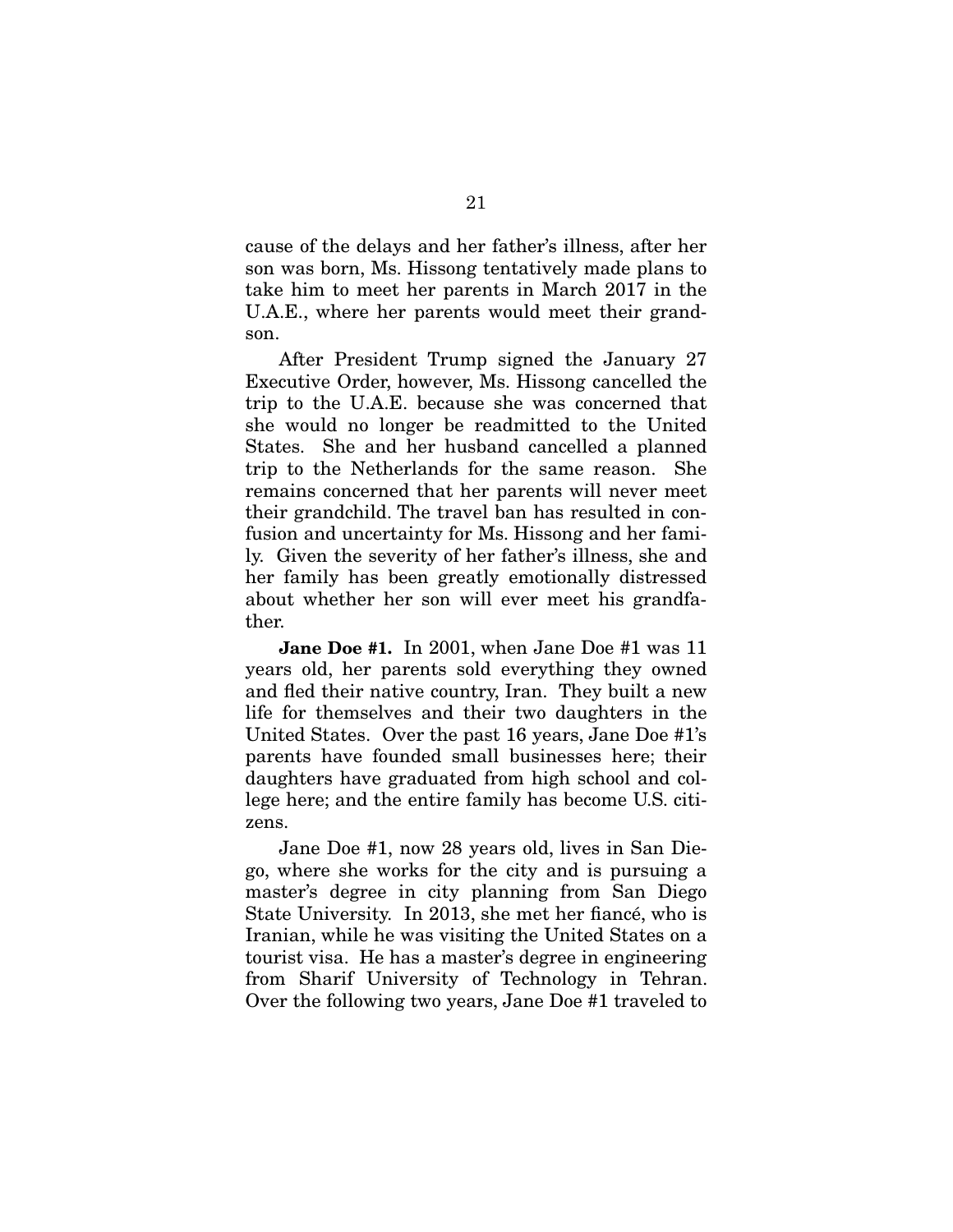Iran to visit him several times, and in October 2015, they were engaged. The couple hired a lawyer to guide them through the visa process so that they could be married in the United States, and in February 2016, Jane Doe #1's fiancé submitted his K-1 visa petition. In October 2016, the couple traveled to Abu Dhabi for the visa interview, whereafter the visa was werbally approved by the consular officer but not yet issued. They were advised that "additional administrative processing" preceding issuance of the visa could take up to six months.

Three months after the couple's visa interview and before the visa issued—President Trump signed the January 27 Executive Order. It has now been nearly a year since the interview and 19 months since the couple first submitted the visa petition. Still, Jane Doe #1's fiancé has not received his visa. In the meantime, the government has ignored the couple's repeated inquiries about the visa's status. The government has refused to state whether it is continuing to process Jane Doe #1's fiance's visa or whether it has complied with the injunctions entered in *IRAP* and *Hawaii*—and upheld, in relevant part, by this Court. As a result, the couple has been separated from each other, and they have been forced to postpone their marriage indefinitely.

Jane Does #8 and #9. Iran is one of the few countries where homosexuality is punishable by death. In 2014, Jane Doe #8, who is a lesbian woman, and Jane Doe #9, who is a lesbian transgender woman, fled Iran to Turkey to escape persecution.

Before fleeing Iran, Jane Doe #8 was a leader of an underground LGBT-rights organization and editor of an underground LGBT magazine in Tehran. When she was 20 years old, she was raped by an ac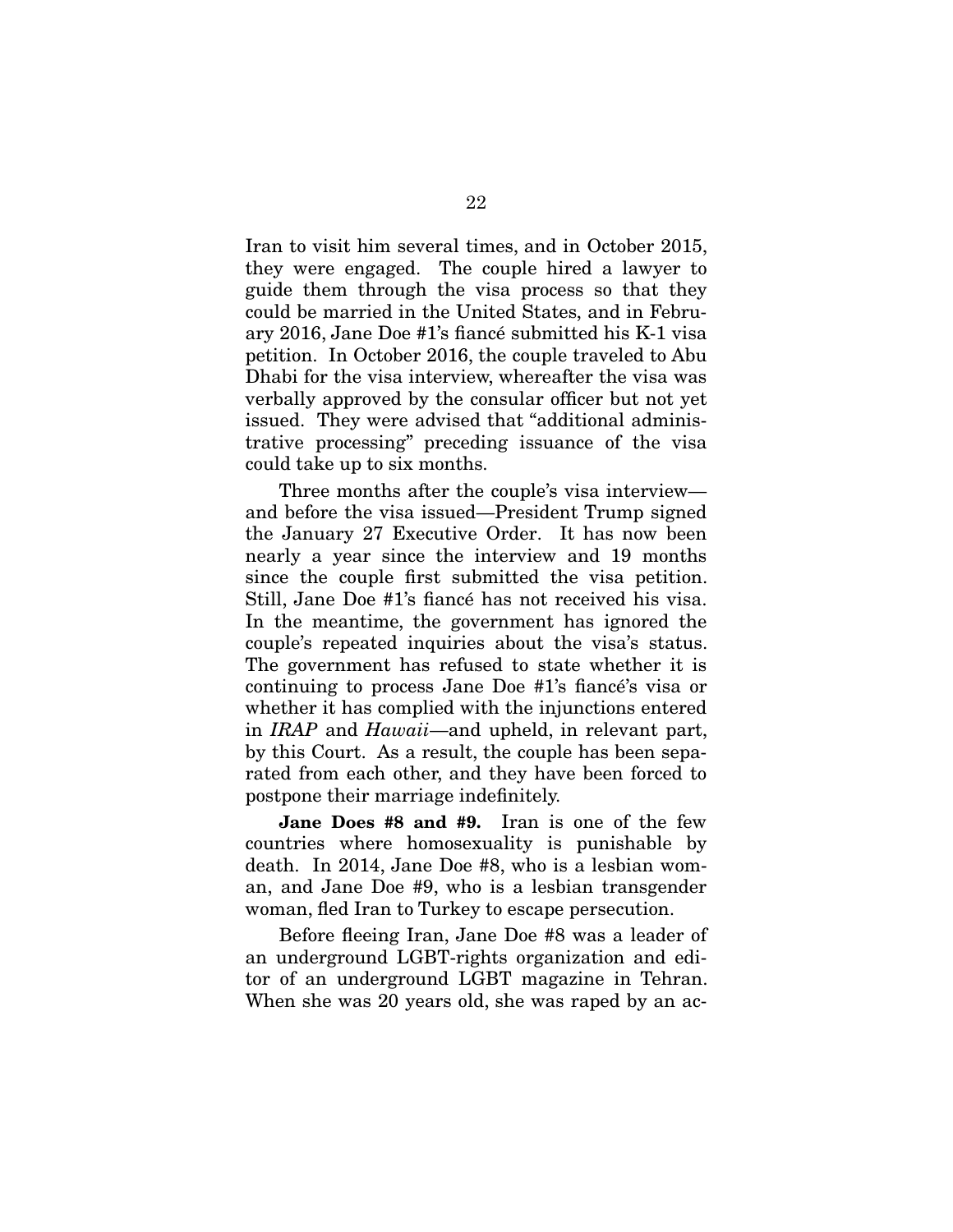quaintance after she told him that she was lesbian. The man then threatened to expose her sexual orientation to her family and to the government if she did not marry him. Even after she refused to marry him, he continued to sexually and physically abuse her, and he also threatened to hurt her sister. Unable to turn to her family or the government for help, Jane Doe #8 was forced to flee Iran to escape her abuser. She went to Turkey, where she contacted UNHCR, seeking resettlement as a refugee. She also wrote to her friend, Jane Doe #9, who was in Iran, urging her to join her in Turkey. Jane Doe #9 had suffered government persecution and physical abuse because of her gender identity. She arrived in Turkey in late 2014, and also sought refugee status. The two women began dating shortly after Jane Doe #9 arrived, and they are now engaged to be married.

After months-long interview and vetting processes, UNHCR determined that both women were eligible for resettlement as refugees. UNHCR initially referred Jane Doe #8 for resettlement in Canada, but Canada would not accept the couple's applications together. In December 2016, UNHCR referred both women to USRAP. They were interviewed by the International Catholic Migration Commission, a nonprofit organization that works to resettle refugees in the United States and around the world. Then, while they were waiting for their second interview to be scheduled, the President signed January 27 Executive Order. Months of uncertainty followed while their own case and others were pressed in courts across the country. But on June 26, 2017, this Court permitted the travel ban to go into effect as to refugee applicants.

Since then, Jane Does #8 and #9 have remained in limbo. Although they are safer in Turkey than in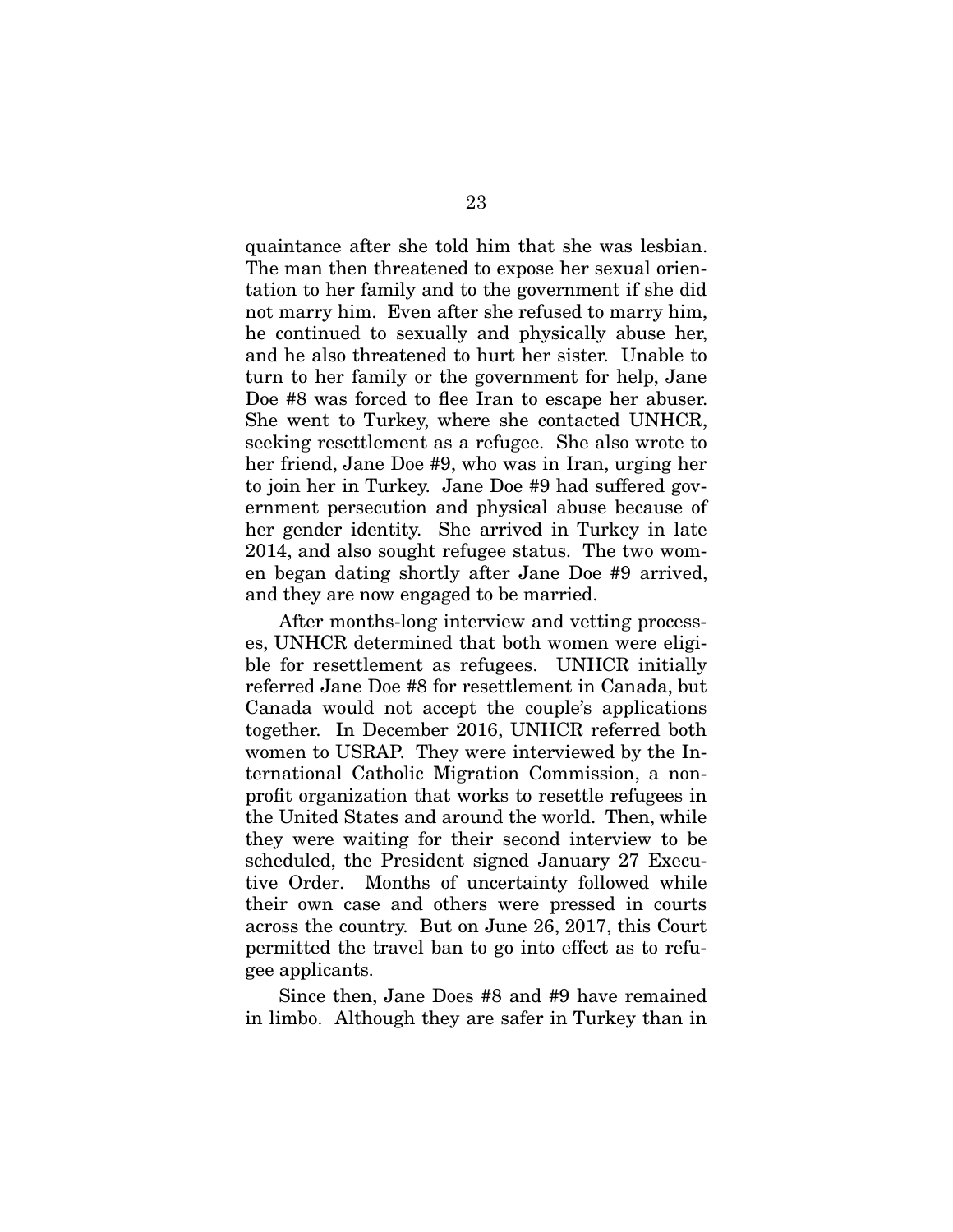Iran, the women continue to suffer persecution and abuse because of who they are and whom they love. They are unable to be married in Turkey, nor are they afforded basic human and civil rights.

John Doe #3. John Doe #3 is a respected scientist and researcher in the field of pharmacology. He holds a Ph.D. and a doctorate in pharmacology from a leading research university in Iran, and graduated at the top of his class in both programs. He worked as a resident and physician at another leading university in Iran, and is the lead author or co-author of over 40 scientific articles that have been published in leading journals in his field. Because of his research, John Doe #3 was awarded a competitive three-year fellowship at a renowned research and teaching hospital in Boston to study the effects of diabetes on the heart. He was to conduct this research at a prestigious laboratory run by a well-known professor of medicine and biochemistry at an Ivy League university.

The fellowship was to begin in December 2016. John Doe #3 immediately applied for a J-1 visa for himself and a J-2 visa for his wife. They were both interviewed in October 2016 at the U.S. Embassy in Dubai. Shortly thereafter, John Doe #3 learned that his visa had been approved. John Doe #3 and his wife waited for his wife's visa to be processed, but weeks passed without any news from the government. Finally, because he could no longer delay the start of his fellowship, John Doe #3 made an appointment with the U.S. Embassy to retrieve his own visa. But just days before John Doe #3's appointment, President Trump signed the January 27 Executive Order. Five days later, officials at the U.S. Embassy refused to issue John Doe #3's visa, citing the travel ban, and instructed him to go back to Tehran.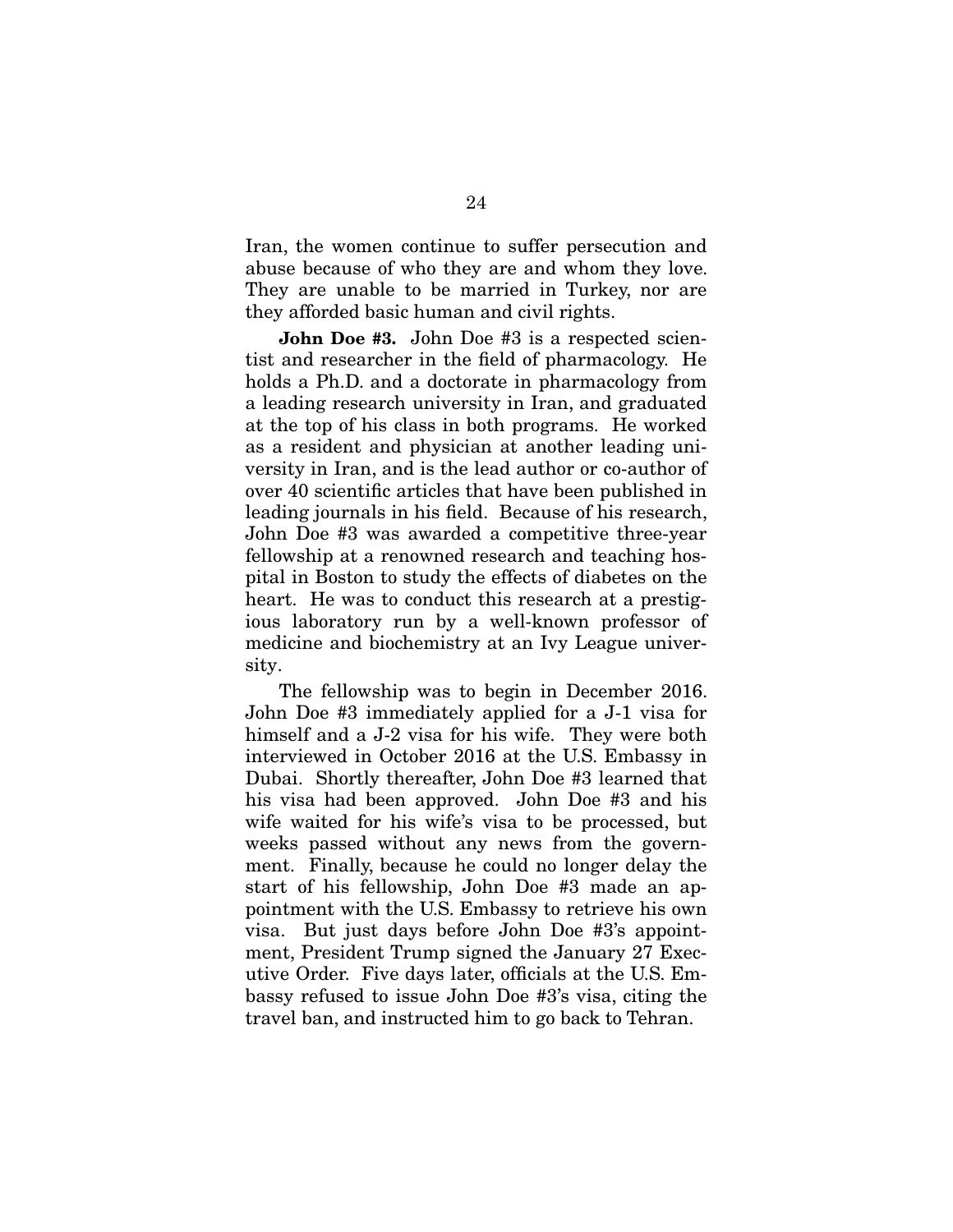At present, John Doe #3 and his wife still cannot travel to the United States. Although John Doe #3's visa was issued while the travel ban was enjoined, his wife's application remains in administrative processing. And the government has refused to provide any updated information about its status. As a result, John Doe #3 has still not begun his fellowship. If he and his wife are unable to travel to the United States, he will have to forfeit his fellowship.

John Doe #5 and Baby Doe #1. John Doe #5 first came to the United States in 2009 on an F-1 student visa. After obtaining a master's degree and a Ph.D. in mechanical engineering from the University of Buffalo in New York in 2015, he began a postdoctoral fellowship with the State University of New York Research Foundation. In 2013, John Doe #5 returned to Iran to marry his wife, who is also an Iranian citizen. After she obtained her F-2 visa, he and his wife came back to New York to live. Last August, John Doe #5 and his wife welcomed a baby boy into their family, Baby Doe #1. So that his parents and in-laws could meet their first grandchild, John Doe #5 and his wife traveled to Iran in January 2017 with their infant son to spend some time with their parents and extended family.

While in Iran, John Doe #5's wife had to apply for a new F-2 visa, and her visa application was approved by the U.S. Embassy in Dubai on January 17, 2017. But before her visa could be issued, President Trump signed the January 27 Executive Order. The U.S. Embassy refused to issue her visa, and she was unable to go back to New York to be with John Doe #5. Their infant son, who is a U.S. citizen, remained in Iran with John Doe #5's wife, because he was too young to travel by himself. Not until February 19, while the travel ban was enjoined, was John Doe #5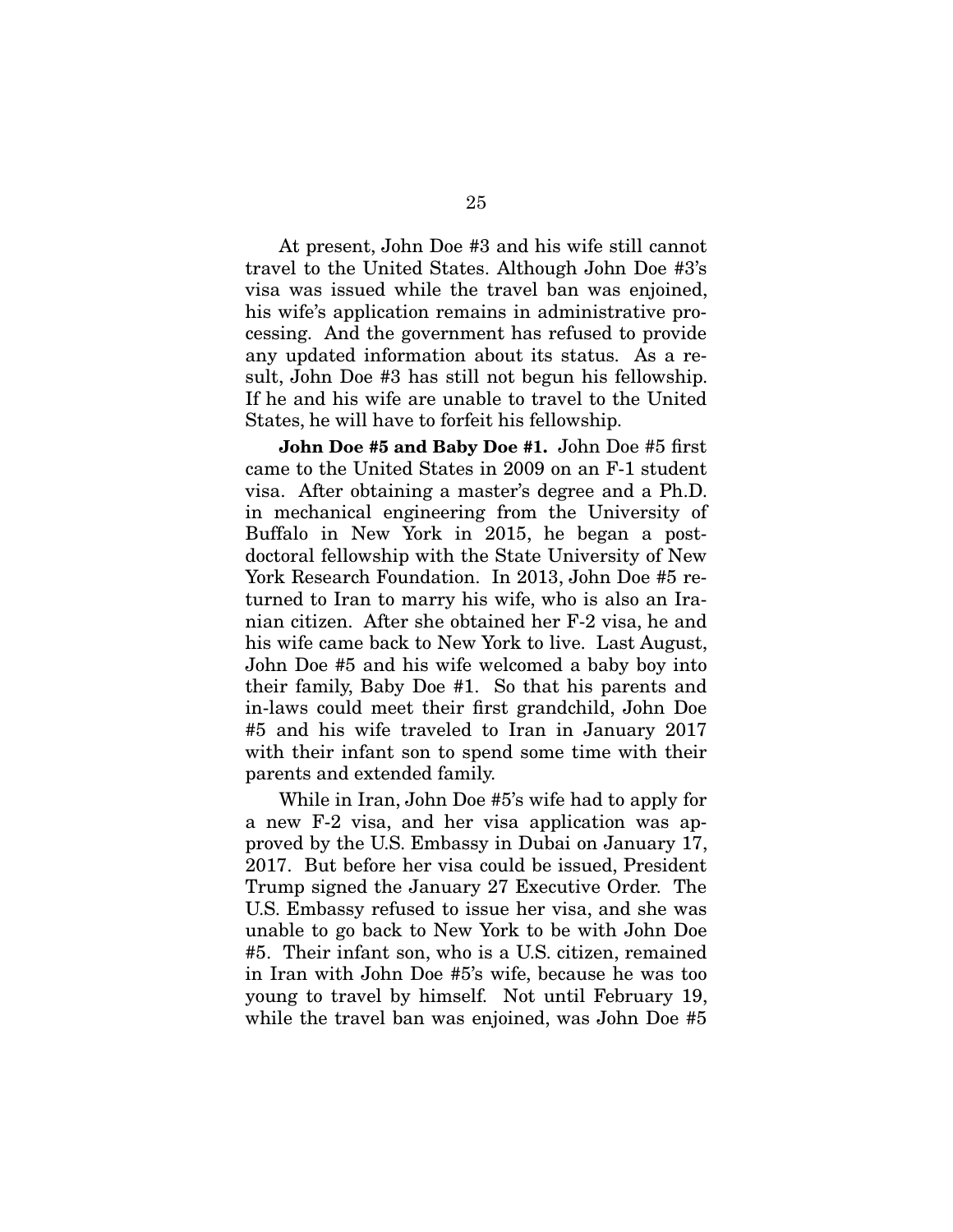able to be reunited with his wife and infant son. The family's worries are not behind them, however. The visas on which John Doe #5 and his wife entered the United States are expired and, if they wish to travel to Iran to visit family in the future, they will have to apply for new visas to reenter the United States. If the travel ban is again enforced, they risk having their visas denied.

John Does #7 and #8. Like Jane Does #8 and #9, John Does #7 and #8 are a homosexual couple that fled Iran to escape persecution, but have been afforded no relief from their suffering.

While in Iran, John Does #7 and #8 lived together for eight years enduring continued harassment due to religious intolerance for same-sex couples. John Does #7 and #8 were forced to move from their home at least three times due to complaints by the landlord or neighbors, who repeatedly reported them to the police. They lived in constant fear of being arrested and beaten in Iranian prisons, or seized by government officials who would tolerate—or even encourage—violence against same-sex couples. John Does #7 and #8 could not even answer their front door.

John Does #7 and #8 felt unwanted in Iran. More than that, they feared for their safety and together fled to Turkey. There, John Does #7 and #8 continue to suffer. They live in a small town where their relationship is not tolerated, and they are not allowed to work. To make matters worse, John Doe #8 is very ill. He was diagnosed with colitis and experiences physical pain, which is only exacerbated by their substandard living conditions and lack of access to medical care.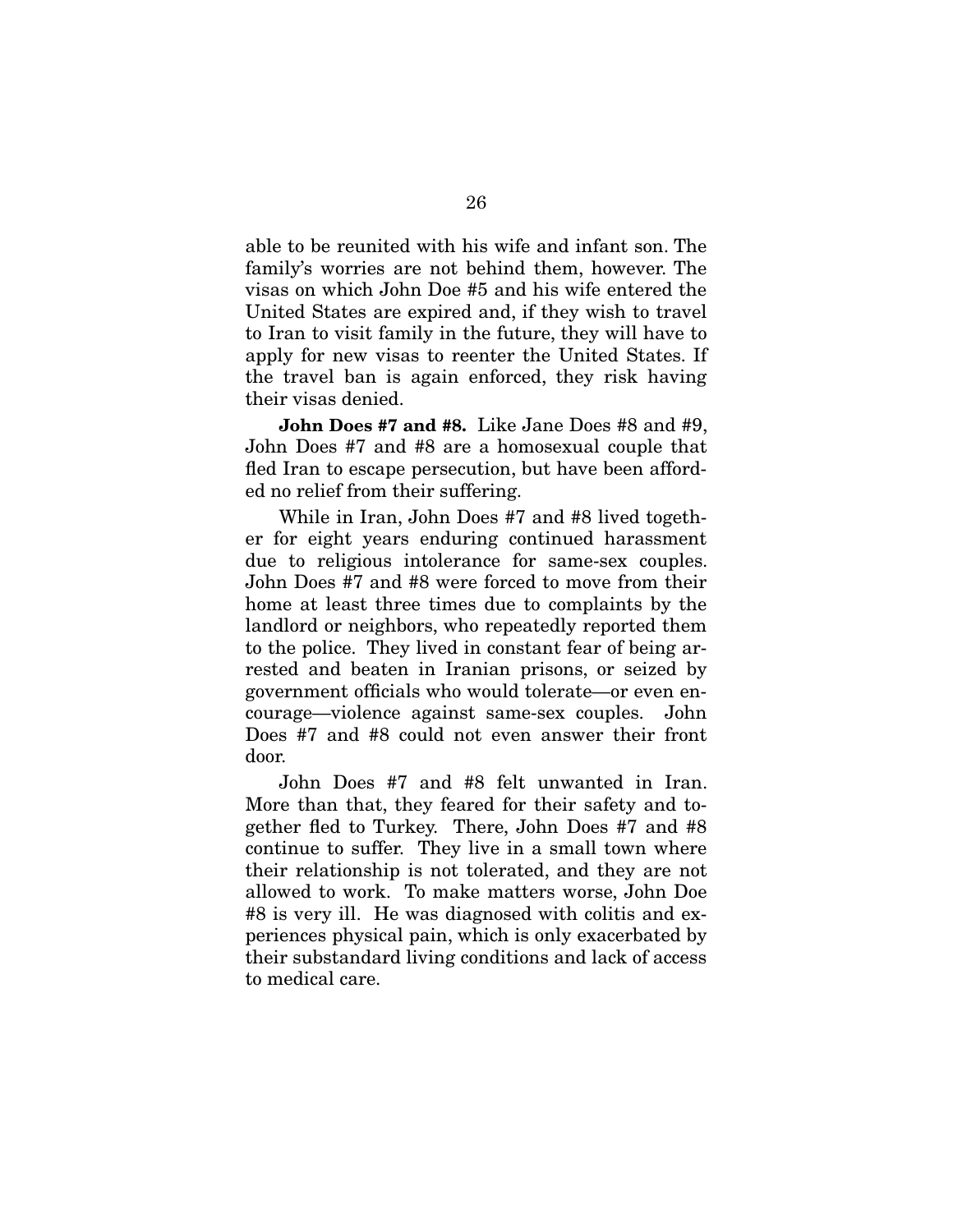After arriving in Turkey, John Does #7 and #8 applied for resettlement to the United States to escape further persecution and to secure medical care for John Doe #8. After a lengthy interview and vetting process, UNHCR determined that both men were eligible for resettlement as refugees and referred them to USRAP. While John Does #7 and #8 were awaiting acceptance to USRAP, President Trump signed the January 27 Executive Order. Months of uncertainty followed, while their own case and others were litigated in courts across the country. But on June 26, 2017, this Court permitted the travel ban to go into effect as to refugee applicants.

Since then, John Does #7 and #8 have lived in a continued state of uncertainty and distress. Because of the intolerance in both Iran and Turkey, for the love shared by a couple of the same of sex, John Does #7 and #8 are deprived of basic human and civil rights.

#### **CONCLUSION**

Over the past nine months, thousands of people in the United States and around the world have endured extraordinary pain, distress, and confusion for no reason other than President Trump's desire to ban Muslims from the United States. This Court should neither prolong nor renew the hardships that the travel ban and the invidious discrimination it embodies have inflicted. The decisions of the Courts of Appeals for the Fourth and Ninth Circuits should be affirmed.